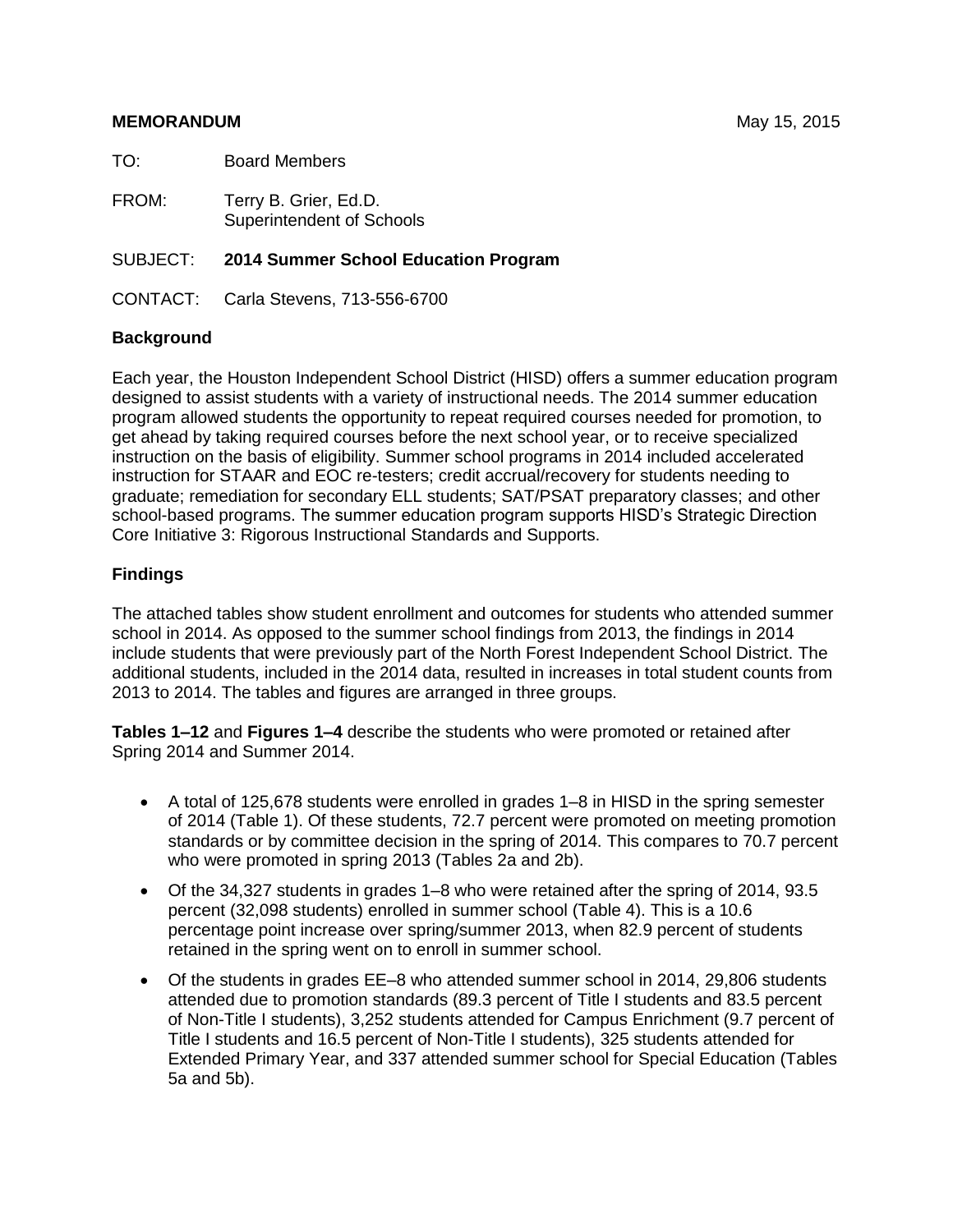- Of the students in grades 1–8 who enrolled in summer school in 2014, 55.7 percent were promoted based on promotion standards, 33.2 percent were promoted based on committee decision, and 11.1 percent were retained based on promotion standards (Table 6a). This is an increase in retention rates from Summer 2013 of 1.6 percentage points.
- Of the 125,678 students enrolled in grades 1–8 in the spring of 2014, 77.6 percent were promoted by promotion standards, 17.8 percent were promoted based on committee decision, and 4.6 percent were retained by promotion standards either at the end of the spring semester or after summer school. In 2013, 74.8 percent of students were promoted by promotion standards, 17.9 percent were promoted by committee decision, and 7.3 percent were retained by promotion standards (Tables 7a and 7b, Figure 3).
- Overall in 2014, 73 percent of students in grades 1–8 were promoted in the spring and 95 percent of students were promoted by the end of the summer. These promotion rates are higher than those from 2013 when 71 percent of students in grades 1–8 were promoted in the spring and 93 percent of students were promoted by the end of the summer (Figure 2).
- Based on valid recorded grade levels in 2013–2014 and 2014–2015, 96.7 percent of students in grades 1–8 during 2013–2014 were promoted for the 2014–2015 school year. The promotion rates were lower for high school students with 85.0 percent of  $9<sup>th</sup>$ graders, 92.2 percent of 10<sup>th</sup> graders, and 93.7 percent of 11<sup>th</sup> graders promoted (Tables 9a and 9b).
- Of the students enrolled in grades 1–8 during the spring semester of 2014, 2,258 students (1.8 percent) were retained at least two times since 2004. Of these 2,258 students, 26.5 percent were LEP students and 26.5 percent were in Special Education (Table 10a).
- Of the students enrolled in grades 1–8 during the spring semester of 2014, 371 students (0.3 percent) were retained in 2013 and at least one additional time since 2004. Of these 371 students, 33.7 percent were LEP students and 15.4 percent were in Special Education (Table 11a).
- Summer school attendance remained relatively stable for students in grades EE–8 from 2013 to 2014. The attendance rate was highest at 93.9 percent for students attending for promotion standards, followed by those attending for Campus Enrichment (90.8 percent) and for Special Education (88.5 percent) (Table 12).

**Table 13** describes elementary and middle school outcomes as assessed by the pre- and posttests associated with the curriculum resources.

- Of the 32,098 students in grades K–8 who attended summer school in 2014, only 13,353 students (41.6 percent) recorded both a pre-test and a post-test score on a total of 20,772 tests. Of these tests, 73.3 percent (15,231 tests) showed an increase in scores, 19.4 percent (4,029 tests) showed a decrease, and 7.3 percent (1,512 tests) showed no change (Table 13).
- For students who recorded both a pre-test and a post-test score, the average pre-test score was 45, and the average post-test score was 57.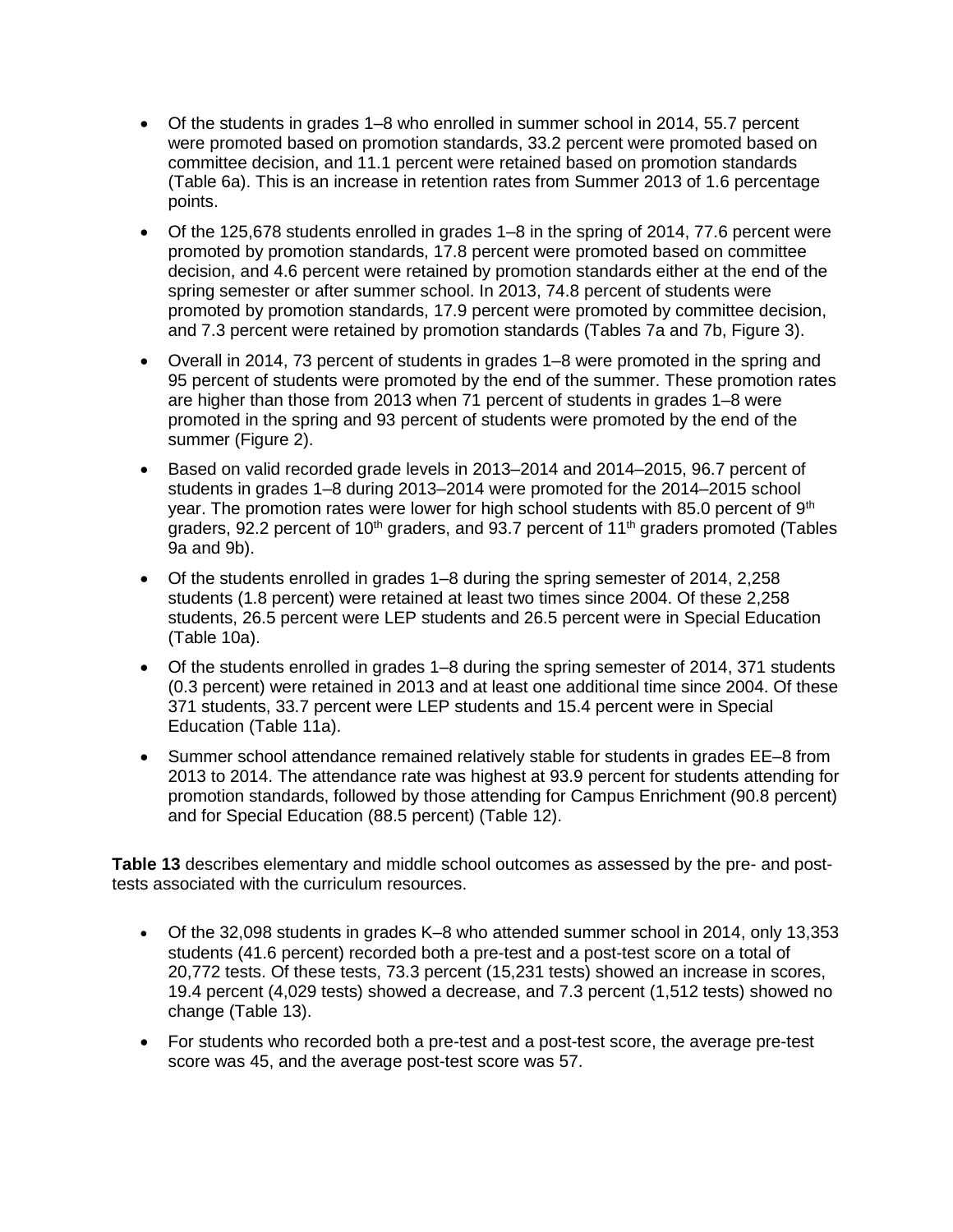**Tables 14–15** describe the performance of retesters on the July administrations of the STAAR 3–8 and STAAR End-of-Course exams.

- In 2014, 2,857 fifth-grade students and 1,760 received the third administration of the reading subtest of STAAR. Of those students, the passing rate was 23 percent for fifthgraders and 17 percent for eighth-graders. This represents a one percent increase for fifth-graders and a two percent decrease for eighth-graders over 2013 passing rates.
- A total of 2,120 fifth-grade students and 1,586 eigth-grade students completed the third administration of the mathematics subtest of STAAR. Of those students, the passing rate was 25 percent for fifth-graders and 21 percent for eighth-graders. The passing rate on the math subtest decreased by four percentage points for fifth-graders from 2013 to 2014 and increased by one percentage point for eighth-graders from 2013 to 2014.
- On the July administration of the STAAR End-of-Course exams, the greatest number of students of students were administered the English I exam (*N* = 4,168), followed by English II (*N* = 3,007), Algebra I (*N* = 1,725), Biology (*N* = 869), and U.S. History (*N* = 516).
- The passing rates remained constant, at 27 percent, on the Algebra I exam from 2013 to 2014. In contrast, passing rates on the Biology EOC exam decreased by five percentage points, from 41 percent in 2013 to 36 percent in 2014. Similarly, passing rates for the U.S. History EOC exam decreased by two percentage points, from 25 percent in 2013 to 23 percent in 2014.

**Tables 16–18** describe the courses in which high school students enrolled and completed.

- A total of 9,327 high school students enrolled in regular summer school in 2014. In 2014, the greatest percentage of courses taken in regular summer school were "other" courses (19.8 percent), followed by non-EOC math courses (16.4 percent), non-EOC social studies courses (12.2 percent), non-EOC science courses (11.0 percent), Algebra I (9.9 percent), and Biology (8.6 percent) (Table 14a).
- In 2014, summer school completion rates (passing score of 70 or above) were the highest for non-EOC math courses (90.0 percent), followed by US History classes (89.8 percent), and English II courses (88.9 percent). The lowest passing rates were for Biology courses (83.0 percent) and "other" classes (83.1 percent) (Table 15a).
- HISD data for online courses indicates that 1,892 online courses were completed during summer school in 2014 with at least a half a credit earned, increasing slightly from 1,856 in 2013 (Table 16).

# **Administrative Response**

# **Title I, Part A/External Funding Titles I & II Department**

The District automatically sets aside 40% of the Total Title I Allocation for summer school to ensure that campuses are able to cover their program expenditures. Title I, Part A campuses must adhere to the schoolwide or targeted assistance program requirements. One of the district initiatives is to reduce grade-level retention and improve four-year graduation rates through timely interventions. In efforts to support that initiative, release of summer school funds (CCX) happen in January and April of the current school year. Title I campuses whose current school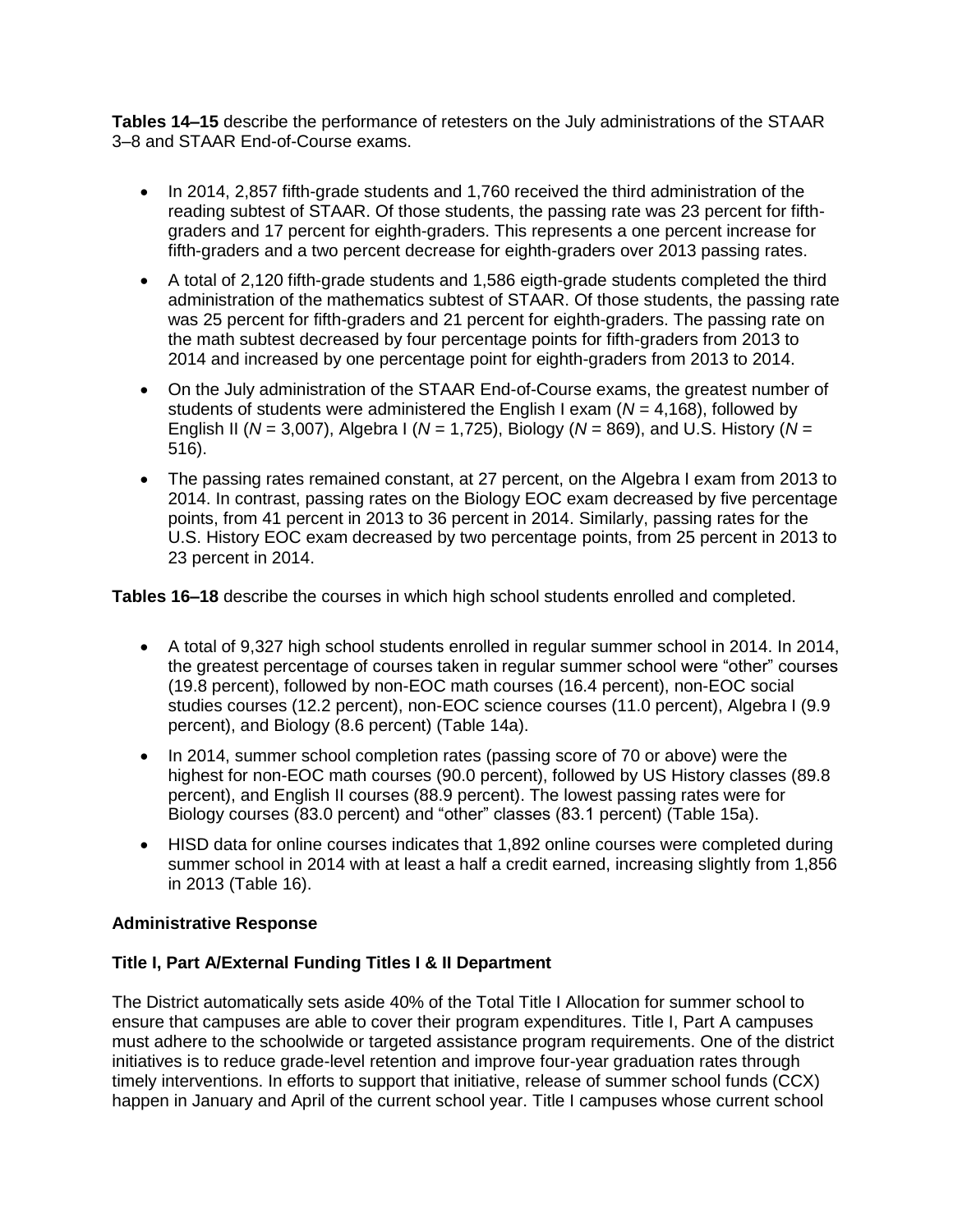year's summer school set-aside (CCX) exceeds their previous summer school expenses (CCX) receive that excess amount early January. The rest of the summer school funds are released in early April. This year, the district released summer school funds (CC2) during the week of January 12-16, 2015 (click here for district memo [http://goo.gl/ZoH1Zo\)](http://goo.gl/ZoH1Zo) for all campuses who had an excess amount of funds in comparison to last year's program (CC1). Exceptions to the release of summer funds are always considered if approved by one of the chiefs. Please note that these exceptions must adhere to the Title I, Part A guidelines. In addition, principals who are approved to receive their entire summer school funds early in the school year must understand that those funds represent the entirety of available funds. There will be no additional funding sources available.

Schoolwide program requirements state that campuses must implement the ten schoolwide components. Component nine states the schoolwide plan must include activities to ensure that students who experience difficulty mastering the proficient or advanced levels of academic achievement levels shall be provided with effective, timely additional assistance which shall include measures to ensure that students' difficulties are identified on a timely basis and to provide sufficient information on which to base effective assistance. PL 107-110, Section 1114 (b)(1)(I). One of the many possible activities includes summer school.

Component two, Schoolwide Reform Strategies, states that instructional strategies and initiatives in the comprehensive plan must be based on scientifically-based research, strengthen the core academic program, increase the quality and quantity of learning time, and address the learning needs of all students in the school. All Title I, Part A expenditures must be directly aligned to impacting student academic achievement and must be always related to the core subject areas only.

## **School Support**

- Summer Learning Academy and More (SLAM) Camps will be provided at ten campuses K-8th grade to promote Language acquisition for LEP students and science and math instruction for non-LEP students. There are four English acquisition hubs that will serve campuses and six math and science hubs that will serve an additional 43 campuses. These camps are designed to accelerate instruction. This program is designed to serve 5,000 students and provide additional summer enrichment.
- New teachers will gain the opportunity to observe and co-teach with experienced highperforming teachers through this program to help prepare them for the beginning of the upcoming school year.
- In grades K-3, the Literacy by 3 Initiative targeted reading levels and individualized progress monitoring. This prescriptive instruction has assisted campuses in providing response to intervention.
- Literacy training will occur in the month of June at strategic campuses. Teachers will be trained on high yield reading strategies in a lab setting and will immediately utilize these strategies with summer school students. Teachers will receive feedback and real time coaching.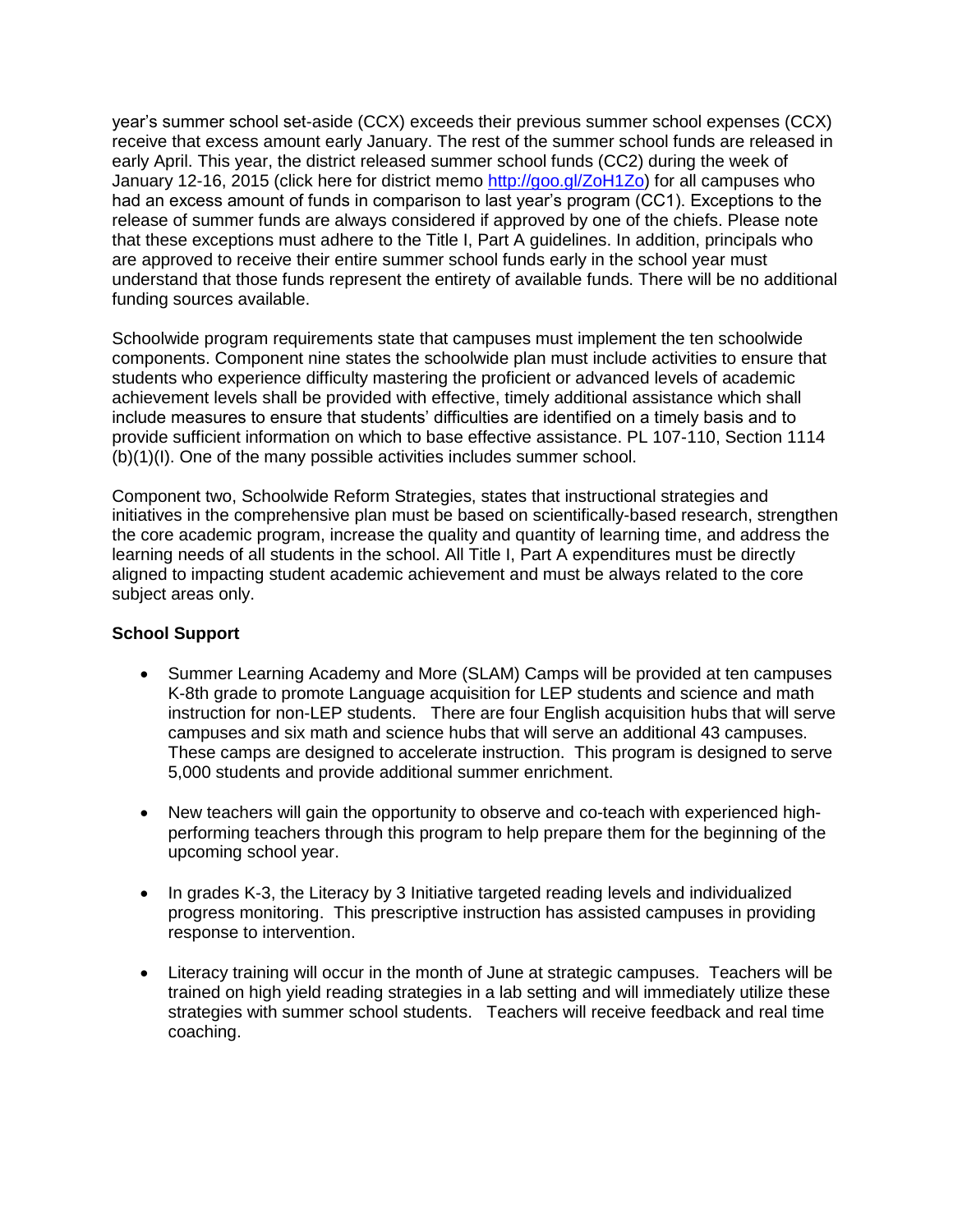- A group of 60 schools will participate in curriculum mapping sessions delivered by Dr. Ervin Knezek, Lead4Ward, at the end of June. These sessions will assist teachers in preparing rigorous lesson plans that align with state, district and campus needs.
- In line with our district's immediate implementation of the new graduation rules under SB 149, we will also ensure that students who are eligible to graduate are provided the individualized support from campus staff and leadership teams during this time.

Should you have any further questions, please contact my office or Carla Stevens in the Research and Accountability Department at (713) 556-6700.

Tury B. Quien TBG

cc: Superintendent's Direct Reports School Support Officers Susan Kaler Mark White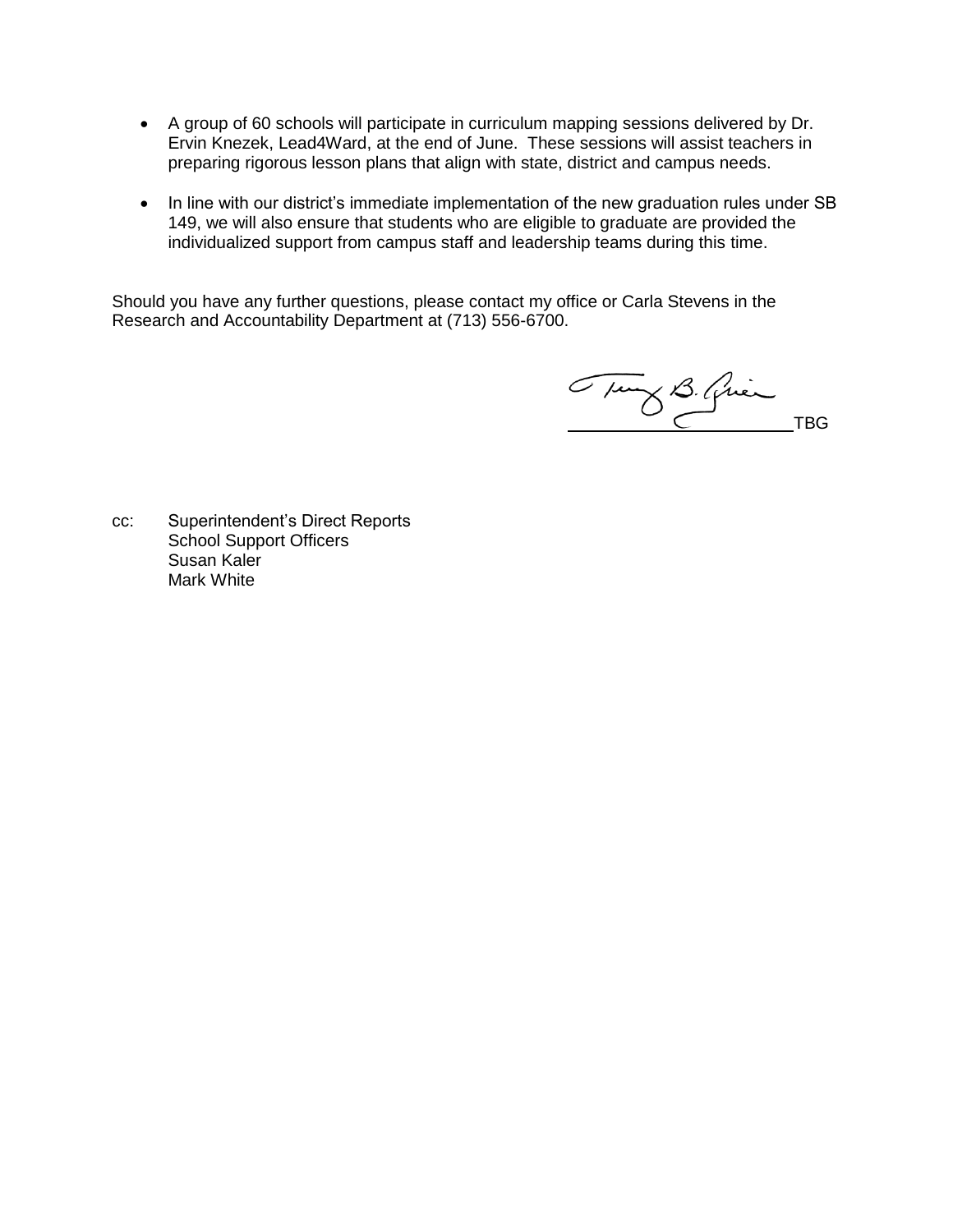# List of 2014 Tables and Figures

| <b>Table Number</b> | <b>Table Title</b>                                                                                                          | Page            |
|---------------------|-----------------------------------------------------------------------------------------------------------------------------|-----------------|
| Table 1             | HISD Enrollment, Spring 2014                                                                                                | 1.              |
| Table 2a            | Promotion Standards by Grade Based on Course Grades, HFWE, and STAAR,<br>Spring 2014                                        | 2               |
| Table 2b            | Promotion Standards by Grade Based on Course Grades and HFWE, Spring 2013                                                   | $\overline{2}$  |
| Table 3a            | Retained Students Enrolled Spring 2014 and Not Meeting Promotion Standards<br>Criteria                                      | 3               |
| Table 3b            | Retained Students Enrolled Spring 2013 and Not Meeting Promotion Standards<br>Criteria                                      | 3               |
| Table 4             | Number of Students Retained in Spring and Enrolled in Summer School, 2013 and<br>2014                                       | $\overline{4}$  |
| Figure 1            | Promotion Status of Students in Grades 1–8 Referred to Summer School, 2012–2013<br>and 2013-2014                            | 4               |
| Table 5a            | Title I Summer School Enrollment: All Students Attending for Promotion Standards<br>and Campus Reinforcement, 2014          | 5               |
| Table 5b            | Non-Title I Summer School Enrollment: All Students Attending for Promotion<br>Standards and Campus Reinforcement, 2014      | 5               |
| Table 6a            | Promotion Standards by Grade, Summer 2014                                                                                   | 6               |
| Table 6b            | Promotion Standards by Grade, Summer 2013                                                                                   | 6               |
| Table 7a            | Promotion Standards by Grade, Cumulative 2014                                                                               | $\overline{7}$  |
| Table 7b            | Promotion Standards by Grade, Cumulative 2013                                                                               | $\overline{7}$  |
| Figure 2            | Promotion Status of Students in Grades 1-8 Based on Promotion Standards and<br>Committee Decisions, 2012-2013 and 2013-2014 | 8               |
| Figure 3            | Promotion Status of Students in Grades 1-8 by Promotion Standards and Committee<br>Decisions, 2012-2013 and 2013-2014       | 9               |
| Table 8             | Promotion Status Based on Committee Decisions for Students in Grades 1-8                                                    | 9               |
| Table 9a            | Promotion Status of Students in Grades 1–8 Based on Actual Grade Levels                                                     | 10              |
| Table 9b            | Promotion Status of Students in Grades 9-12 Based on Actual Grade Levels                                                    | 10              |
| Figure 4            | Promotion Status of Students in Grades 1–8 Based on Actual Grade Levels, 2012–<br>2013 and 2013-2014                        | 11              |
| Table 10a           | All 2014 Students in Grades 1–8 who were Retained 2 or more times in HISD in<br>Grades 1-8 since 2004                       | 12 <sup>2</sup> |
| Table 10b           | All 2013 Students in Grades 1–8 who were Retained 2 or more times in HISD in<br>Grades 1-8 since 2003                       | 12 <sup>2</sup> |
| Table 11a           | All 2014 Students in Grades 1–8 who were Retained in 2014 and One Additional<br>Time in HISD in Grades 1-8 since 2004       | 13              |
| Table 11b           | All 2013 Students in Grades 1–8 who were Retained in 2013 and One Additional<br>Time in HISD in Grades 1-8 since 2003       | 13              |
| Table 12            | HISD Summer School Attendance, 2013 and 2014                                                                                | 14              |
| Table 13            | Summer School 2014, Pre-test and Post-test Score Change                                                                     | 14              |
| Table 14            | Passing Rates for STAAR, Grades 5 and 8, Reading and Math, Third Administration,<br>2013 and 2014                           | 15              |
| Table 15            | STAAR EOC July Retest Results, 2013 and 2014                                                                                | 15              |
| Table 16a           | High School Summer School: Enrollment by EOC Subject Area, 2014                                                             | 16              |
| Table 16b           | High School Summer School: Enrollment by EOC Subject Area, 2013                                                             | 16              |
| Table 17a           | High School Summer School: Courses Completed by EOC Subject Area, 2014                                                      | 17              |
| Table 17b           | High School Summer School: Courses Completed by EOC Subject Area, 2013                                                      | 17              |
| Table 18            | High School Online Instruction: Courses Completed by Grade, Summer 2014                                                     | 18              |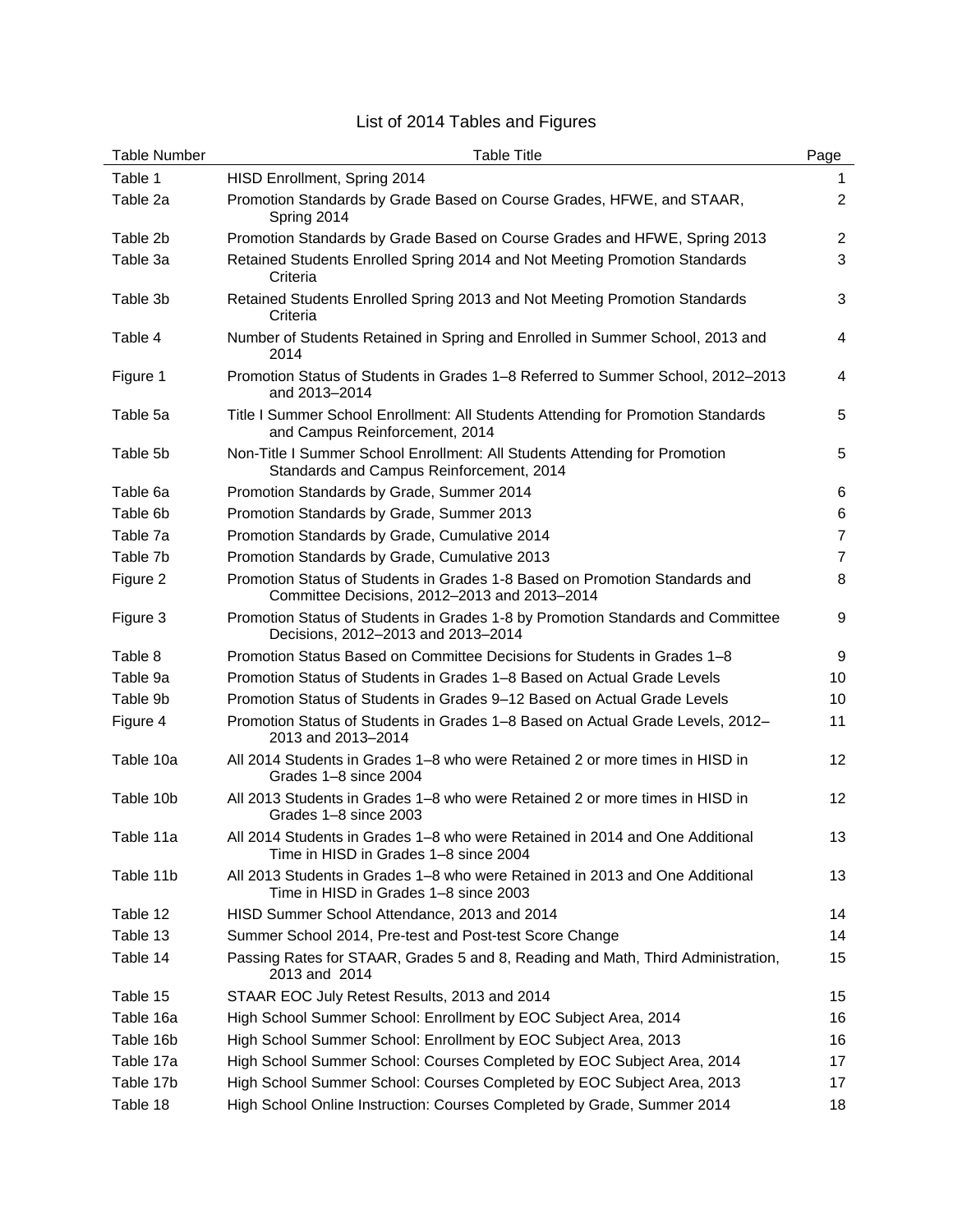|                  | Table 1. HISD Enrollment, Spring 2014<br><b>Asian/Pacific</b> |                         |                |                 |                 |     |                 |      |                    |     |              |      |    |                       |              |
|------------------|---------------------------------------------------------------|-------------------------|----------------|-----------------|-----------------|-----|-----------------|------|--------------------|-----|--------------|------|----|-----------------------|--------------|
| $2013 -$<br>2014 |                                                               | <b>African American</b> |                | American Indian | <b>Islander</b> |     | <b>Hispanic</b> |      | <b>Two or More</b> |     | <b>White</b> |      |    | <b>Not Identified</b> | <b>Total</b> |
| Grade            | N                                                             | %                       | N <sub>1</sub> | %               | N               | %   | N               | %    | N                  | %   | N            | $\%$ | N  | $\%$                  | N            |
| EE               | 189                                                           | 21.3                    | $\overline{2}$ | 0.2             | 36              | 4.0 | 518             | 58.3 | 16                 | 1.8 | 128          | 14.4 |    |                       | 889          |
| <b>PK</b>        | 3,893                                                         | 25.1                    | 19             | 0.1             | 337             | 2.2 | 10,717          | 69.1 | 112                | 0.7 | 423          | 2.7  |    |                       | 15,501       |
| K                | 4,074                                                         | 22.7                    | 26             | 0.1             | 738             | 4.1 | 11.443          | 63.8 | 215                | 1.2 | 1.443        | 8.0  |    |                       | 17,939       |
|                  | 4,621                                                         | 24.2                    | 32             | 0.2             | 715             | 3.7 | 12,029          | 63.1 | 205                | 1.1 | 1,452        | 7.6  | 13 | 0.1                   | 19,067       |
| 2                | 4,358                                                         | 24.8                    | 42             | 0.2             | 640             | 3.6 | 11,045          | 62.9 | 159                | 0.9 | 1,299        | 7.4  | 8  | $-.01$                | 17,551       |
| 3                | 4,411                                                         | 25.2                    | 26             | 0.1             | 572             | 3.3 | 11,001          | 62.9 | 177                | 1.0 | 1,291        | 7.4  | 8  | $-.01$                | 17,486       |
| 4                | 4,105                                                         | 24.9                    | 26             | 0.2             | 572             | 3.5 | 10,371          | 62.9 | 141                | 0.9 | 1,258        | 7.6  | 8  | $-.01$                | 16,481       |
| 5                | 3,823                                                         | 24.5                    | 28             | 0.2             | 516             | 3.3 | 9,967           | 63.8 | 99                 | 0.6 | 1,182        | 7.6  | 3  | $-.01$                | 15,618       |
| 6                | 3,368                                                         | 25.4                    | 27             | 0.2             | 490             | 3.7 | 8,283           | 62.5 | 93                 | 0.7 | 991          | 7.5  |    | $-.01$                | 13,253       |
|                  | 3,559                                                         | 26.7                    | 23             | 0.2             | 469             | 3.5 | 8,261           | 61.9 | 94                 | 0.7 | 940          | 7.0  |    |                       | 13,346       |
| 8                | 3,327                                                         | 25.8                    | 23             | 0.2             | 441             | 3.4 | 8,070           | 62.7 | 85                 | 0.7 | 930          | 7.2  |    |                       | 12,876       |
| 9                | 3,688                                                         | 26.5                    | 32             | 0.2             | 488             | 3.5 | 8,360           | 60.1 | 87                 | 0.6 | 1,244        | 9.0  |    |                       | 13,899       |
| 10               | 3,059                                                         | 26.3                    | 35             | 0.3             | 449             | 3.9 | 6,825           | 58.7 | 93                 | 0.8 | 1,175        | 10.1 |    |                       | 11,636       |
| 11               | 2,639                                                         | 26.1                    | 25             | 0.2             | 488             | 4.8 | 5,865           | 57.9 | 73                 | 0.7 | 1,040        | 10.3 |    |                       | 10,130       |
| 12               | 2,853                                                         | 26.1                    | 28             | 0.3             | 450             | 4.1 | 6,500           | 59.5 | 65                 | 0.6 | 1,036        | 9.5  |    |                       | 10,932       |
| Total            | 51,967                                                        | 25.2                    | 394            | 0.2             | 7,401           | 3.6 | 129,255         | 62.6 | 1,714              | 0.8 | 15,832       | 7.7  | 41 | $-.01$                | 206,604      |

Source: Chancery: July 2, 2014; Chancery PSE file: November 17, 2014

 A total of 206,604 students were enrolled in HISD in the Spring of 2014. First grade had the largest number of students enrolled ( *N* = 19,067), and Early Education had the fewest (*N* = 889).

• The Spring 2014 enrollment in grades 1-8 was 125,678 students.

Hispanic students represented the largest ethnic group at 62.6 percent.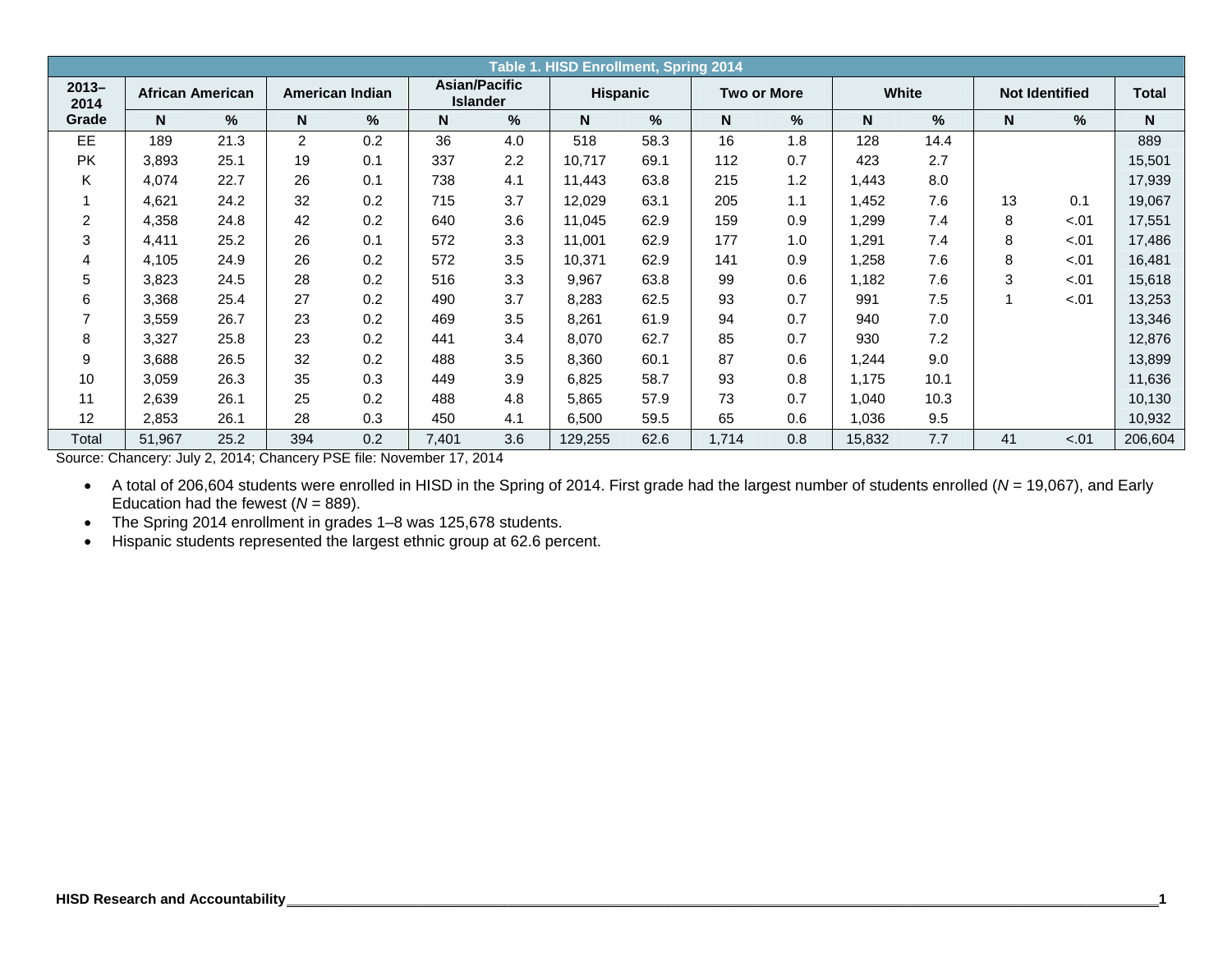|                  |         |                             |                 |      |                | Table 2a. Promotion Standards by Grade, Spring 2014 |     |                |                        |      |                |                            |      |                |                        |
|------------------|---------|-----------------------------|-----------------|------|----------------|-----------------------------------------------------|-----|----------------|------------------------|------|----------------|----------------------------|------|----------------|------------------------|
|                  |         | <b>Total Unduplicated N</b> |                 |      |                | <b>Committee Decision</b>                           |     |                |                        |      |                | <b>Promotion Standards</b> |      |                |                        |
| $2013 -$<br>2014 |         |                             |                 |      | % Promoted     |                                                     |     | % Retained     |                        |      | % Promoted     |                            |      | % Retained     |                        |
| Grade            | All     | Title I                     | Non-<br>Title I | All  | <b>Title I</b> | Non-<br><b>Title I</b>                              | All | <b>Title I</b> | Non-<br><b>Title I</b> | All  | <b>Title I</b> | Non-<br><b>Title I</b>     | All  | <b>Title I</b> | Non-<br><b>Title I</b> |
|                  | 19,067  | 18,366                      | 701             | 4.0  | 4.0            | 3.4                                                 | 0.2 | 0.2            | $\star$                | 82.5 | 82.2           | 90.0                       | 13.4 | 13.7           | 6.4                    |
| 2                | 17,551  | 16,896                      | 655             | 4.9  | 4.9            | 4.7                                                 | 0.1 | 0.1            | $--$                   | 82.3 | 82.0           | 91.0                       | 12.7 | 13.0           | 4.3                    |
| 3                | 17,486  | 16,876                      | 610             | 6.1  | 6.1            | 5.4                                                 | 0.3 | 0.3            | $--$                   | 54.8 | 53.9           | 80.7                       | 38.8 | 39.7           | 13.9                   |
| 4                | 16,481  | 15.911                      | 570             | 7.2  | 7.2            | 6.3                                                 | 0.3 | 0.3            | ---                    | 52.7 | 51.6           | 84.7                       | 39.8 | 40.9           | 8.9                    |
| 5                | 15,618  | 15,134                      | 484             | 5.7  | 5.8            | 3.5                                                 | 0.2 | 0.2            | $---$                  | 72.7 | 72.2           | 88.6                       | 21.4 | 21.8           | 7.9                    |
| 6                | 13,253  | 13,136                      | 117             | 15.5 | 15.4           | 34.2                                                | 0.1 | 0.1            | $\star$                | 49.5 | 49.7           | 25.6                       | 34.8 | 34.8           | 39.3                   |
|                  | 13,346  | 13,255                      | 91              | 16.8 | 16.7           | 31.9                                                | 0.1 | 0.1            | $- - -$                | 44.6 | 44.8           | 14.3                       | 38.5 | 38.4           | 53.8                   |
| 8                | 12,876  | 12,794                      | 82              | 20.3 | 20.2           | 43.9                                                | 0.1 | 0.1            | $\ast$                 | 57.2 | 57.5           | 17.1                       | 22.3 | 22.2           | 37.8                   |
| Total            | 125,678 | 122,368                     | 3,310           | 9.3  | 9.3            | 7.4                                                 | 0.2 | 0.2            | $\star$                | 63.4 | 62.9           | 81.2                       | 27.1 | 27.6           | 11.3                   |

\* Fewer than 5 students identified

|                  | Table 2b. Promotion Standards by Grade, Spring 2013 |                             |                        |      |                |                           |     |                |                        |      |                |                            |      |                |                        |
|------------------|-----------------------------------------------------|-----------------------------|------------------------|------|----------------|---------------------------|-----|----------------|------------------------|------|----------------|----------------------------|------|----------------|------------------------|
|                  |                                                     | <b>Total Unduplicated N</b> |                        |      |                | <b>Committee Decision</b> |     |                |                        |      |                | <b>Promotion Standards</b> |      |                |                        |
| $2012 -$<br>2013 |                                                     |                             |                        |      | % Promoted     |                           |     | % Retained     |                        |      | % Promoted     |                            |      | % Retained     |                        |
| Grade            | All                                                 | <b>Title I</b>              | Non-<br><b>Title I</b> | All  | <b>Title I</b> | Non-<br>Title I           | All | <b>Title I</b> | Non-<br><b>Title I</b> | All  | <b>Title I</b> | Non-<br><b>Title I</b>     | All  | <b>Title I</b> | Non-<br><b>Title I</b> |
|                  | 17,264                                              | 15,990                      | 1,274                  | 3.1  | 3.1            | 3.0                       | 0.2 | 0.2            | $---$                  | 83.3 | 82.4           | 93.6                       | 13.5 | 14.3           | 3.4                    |
| 2                | 16,738                                              | 15,463                      | 1,275                  | 3.6  | 3.6            | 4.0                       | 0.1 | 0.1            | $\star$                | 85.2 | 84.5           | 94.1                       | 11.0 | 11.8           | 1.8                    |
| 3                | 16,284                                              | 14,976                      | 1,308                  | 5.1  | 5.0            | 6.5                       | 0.2 | 0.2            | $---$                  | 55.8 | 53.7           | 79.9                       | 38.9 | 41.1           | 13.6                   |
| 4                | 16,021                                              | 14,658                      | 1,363                  | 5.9  | 5.8            | 7.7                       | 0.3 | 0.3            | $---$                  | 51.1 | 49.1           | 73.7                       | 42.6 | 44.8           | 18.6                   |
| 5                | 15,172                                              | 13,906                      | 1,266                  | 5.7  | 5.9            | 3.9                       | 0.2 | 0.2            | $---$                  | 67.3 | 66.7           | 73.7                       | 26.8 | 27.2           | 22.4                   |
| 6                | 13,363                                              | 12,047                      | 1,316                  | 13.0 | 13.7           | 6.6                       | 0.3 | 0.1            | 2.7                    | 45.8 | 43.6           | 65.8                       | 40.9 | 42.7           | 24.9                   |
|                  | 12,797                                              | 11,465                      | 1,332                  | 15.7 | 16.2           | 10.8                      | 0.2 | 0.2            | $---$                  | 45.9 | 44.4           | 58.9                       | 38.2 | 39.2           | 30.3                   |
| 8                | 12,573                                              | 11,268                      | 1,305                  | 19.2 | 20.0           | 12.3                      | 0.5 | 0.5            | 0.7                    | 54.6 | 53.8           | 61.0                       | 25.7 | 25.6           | 26.0                   |
| Total            | 120,212                                             | 109,773                     | 10,439                 | 8.3  | 8.4            | 6.9                       | 0.2 | 0.2            | 0.4                    | 62.4 | 61.2           | 74.9                       | 29.1 | 30.2           | 17.7                   |

Source: Chancery PSE File: October 3, 2013

\* Fewer than 5 students identified

 At the end of Spring 2014, 9.3 percent of HISD students were promoted based on committee decisions, and 63.4 percent were promoted based on promotion standards. There was relatively little change from 2013 to 2014. As compared to 2013, promotions based on committee decisions and promotions based on promotion standards each increased by 1.0 percentage point.

• The percentage of students promoted by committee decisions increased at a faster rate for Title I students than for Non-Title I students from 2013 to 2014.

As in 2013, in 2014 the percentage of Non-Title I students promoted by promotion standards was higher than that of Title I students.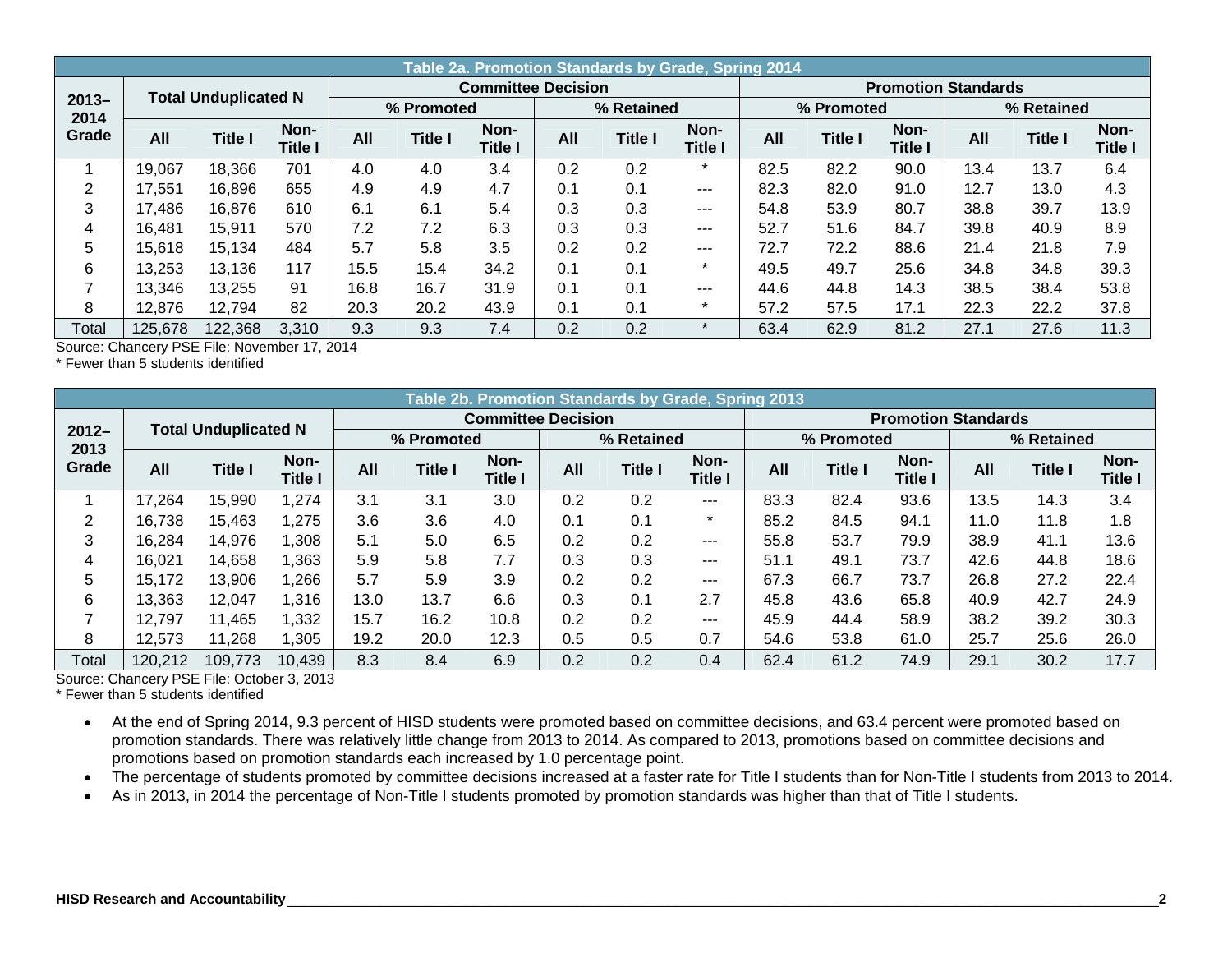|           | Table 3a. Retained Students Enrolled in Spring 2014 and Not Meeting Promotion Standards Criteria |             |      |        |                      |                           |      |              |      |  |  |  |  |  |
|-----------|--------------------------------------------------------------------------------------------------|-------------|------|--------|----------------------|---------------------------|------|--------------|------|--|--|--|--|--|
| 2012-2013 | <b>Total</b>                                                                                     | <b>HFWE</b> |      |        | <b>Course Grades</b> | <b>Course Grades Only</b> |      | <b>STAAR</b> |      |  |  |  |  |  |
| Grade     |                                                                                                  | N           | %    | N      | %                    | N                         | %    | N            | %    |  |  |  |  |  |
|           | 2,586                                                                                            | .404        | 54.3 | 2,136  | 82.6                 | 1,001                     | 38.7 | $-- -$       |      |  |  |  |  |  |
|           | 2,252                                                                                            | 733         | 32.5 | 1,931  | 85.7                 | 1,346                     | 59.8 | $- - -$      |      |  |  |  |  |  |
|           | 6,831                                                                                            |             |      | 2,590  | 37.9                 | 170                       | 2.5  | 6.643        | 97.2 |  |  |  |  |  |
|           | 6,604                                                                                            |             |      | 2,281  | 34.5                 | 155                       | 2.3  | 6,441        | 97.5 |  |  |  |  |  |
|           | 3,372                                                                                            |             |      | 1,541  | 45.7                 | 409                       | 12.1 | 2,921        | 86.6 |  |  |  |  |  |
|           | 4,635                                                                                            |             |      | 1,017  | 21.9                 | 183                       | 3.9  | 4,412        | 95.2 |  |  |  |  |  |
|           | 5.156                                                                                            |             |      | 1,204  | 23.4                 | 159                       | 3.1  | 4,956        | 96.1 |  |  |  |  |  |
|           | 2,891                                                                                            |             |      | 993    | 34.3                 | 413                       | 14.3 | 2,306        | 79.8 |  |  |  |  |  |
| Total     | 34,327                                                                                           | 2,137       | 6.2  | 13,693 | 39.9                 | 3,836                     | 11.2 | 27,679       | 80.6 |  |  |  |  |  |

Note: The total numbers of students are unduplicated counts. However, students may be counted in multiple criteria.

|           |              |         | Table 3b. Retained Students Enrolled in Spring 2013 and Not Meeting Promotion Standards Criteria |                      |      |       |                           |              |      |
|-----------|--------------|---------|--------------------------------------------------------------------------------------------------|----------------------|------|-------|---------------------------|--------------|------|
| 2012-2013 | <b>Total</b> |         | <b>HFWE</b>                                                                                      | <b>Course Grades</b> |      |       | <b>Course Grades Only</b> | <b>STAAR</b> |      |
| Grade     |              | N       | %                                                                                                | N                    | %    | N     | %                         | N            | %    |
|           | 2,361        | 1,314   | 55.7                                                                                             | 1,892                | 80.1 | 855   | 36.2                      | ---          |      |
| ⌒         | 1,867        | 559     | 29.9                                                                                             | 1,559                | 83.5 | 1,102 | 59.0                      | ---          |      |
| 3         | 6,367        | $---$   | $---$                                                                                            | 2,298                | 36.1 | 262   | 4.1                       | 6,086        | 95.6 |
|           | 6,875        | $---$   | $---$                                                                                            | 2,210                | 32.1 | 257   | 3.7                       | 6,606        | 96.1 |
| 5         | 4,097        | $---$   | $---$                                                                                            | 1,667                | 40.7 | 523   | 12.8                      | 3,546        | 86.6 |
| 6         | 5,513        | $- - -$ | $---$                                                                                            | 1,212                | 22.0 | 340   | 6.2                       | 5,033        | 91.3 |
|           | 4,914        | $---$   | $---$                                                                                            | 1,469                | 29.9 | 419   | 8.5                       | 4,380        | 89.1 |
| 8         | 3,294        | $--$    | $- - -$                                                                                          | 1,298                | 39.4 | 519   | 15.8                      | 2,551        | 77.4 |
| Total     | 35,288       | 1,873   | 5.3                                                                                              | 13,605               | 38.6 | 4,277 | 12.1                      | 28,202       | 79.9 |

Source: Chancery PSE File: October 3, 2013

Note: The total numbers of students are unduplicated counts. However, students may be counted in multiple criteria.

- Overall, 39.9 percent of students were retained in the Spring of 2014 for not meeting course requirements. The percentage of students not meeting course requirements in grades 1–2 was greater than 80 percent.
- The majority of retentions for students in grades 3–8 in both 2013 and 2014 were due to STAAR.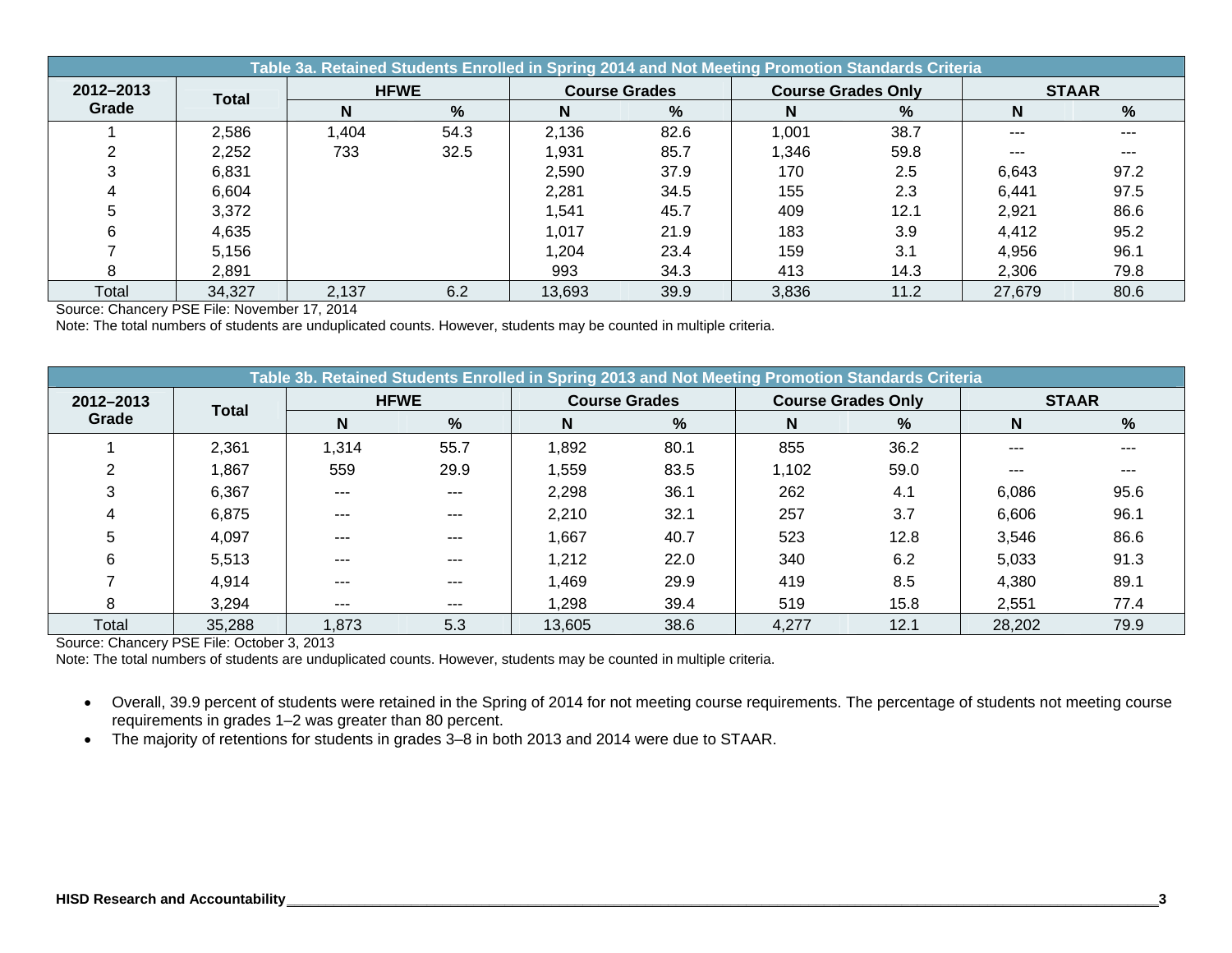|                 |                |                           | Table 4. Number of Students Retained in Spring and Enrolled in Summer School, 2013 and 2014 |                                  |       |                   |
|-----------------|----------------|---------------------------|---------------------------------------------------------------------------------------------|----------------------------------|-------|-------------------|
| 2013-2014 Grade |                | <b>Retained in Spring</b> |                                                                                             | <b>Enrolled in Summer School</b> |       | <b>Difference</b> |
|                 | 2013           | 2014                      | 2013                                                                                        | 2014                             | 2013  | 2014              |
|                 | 2,361          | 2,586                     | 1,828                                                                                       | 2,179                            | 533   | 407               |
|                 | 1,867          | 2,252                     | 1,450                                                                                       | 1,953                            | 417   | 299               |
|                 | 6,367<br>6,831 |                           | 5,634                                                                                       | 6,457                            | 733   | 374               |
|                 | 6,875          | 6,604                     | 6,088                                                                                       | 6,271                            | 787   | 333               |
| 5               | 4,097          | 3,372                     | 2,812                                                                                       | 3,173                            | ,285  | 199               |
|                 | 5,513          | 4,635                     | 4,784                                                                                       | 4,460                            | 729   | 175               |
|                 | 4,914          | 5,156                     | 4,213                                                                                       | 4,939                            | 701   | 217               |
|                 | 3,294          | 2,891                     | 2,440                                                                                       | 2,666                            | 854   | 225               |
| Total           | 35,288         | 34,327                    | 29,249                                                                                      | 32,098                           | 6,039 | 2,229             |

Source: Chancery PSE File: October 3, 2013; November 17, 2014

 Of the 34,327 students retained in the Spring of 2014, 32,098 students (93.5%) enrolled in summer school during the 2014 summer session. This is an increase from 2013 when 82.9 percent of the students retained in the spring enrolled in summer school.

#### **Figure 1. Promotion Status of Students in Grades 1–8 Referred to Summer School, 2012–2013 (N=35,288) and 2013–2014 (N=34,327)**



- The percentage of spring retainees promoted following the summer session increased from 75 percent in 2013 to 83 percent in 2014. Likewise, the percentage of students that were retained following the summer session increased from 8 percent in 2013 to 10 percent in 2014.
- The percentage of students who were retained after the spring semester but did not attend summer school decreased from 17 percent in 2013 to 6 percent in 2014.
- In the summer of 2013 and 2014, students in grades 5 and 8 took the third administration of STAAR if they failed the previous two administrations.

#### **HISD Research and Accountability \_\_\_\_\_\_\_\_\_\_\_\_\_\_\_\_\_\_\_\_\_\_\_\_\_\_\_\_\_\_\_\_\_\_\_\_\_\_\_\_\_\_\_\_\_\_\_\_\_\_\_\_\_\_\_\_\_\_\_\_\_\_\_\_\_\_\_\_\_\_\_\_\_\_\_\_\_\_\_\_\_\_\_\_\_\_\_\_\_\_\_\_\_\_\_\_\_\_\_\_\_\_\_\_\_\_\_\_\_\_\_\_4**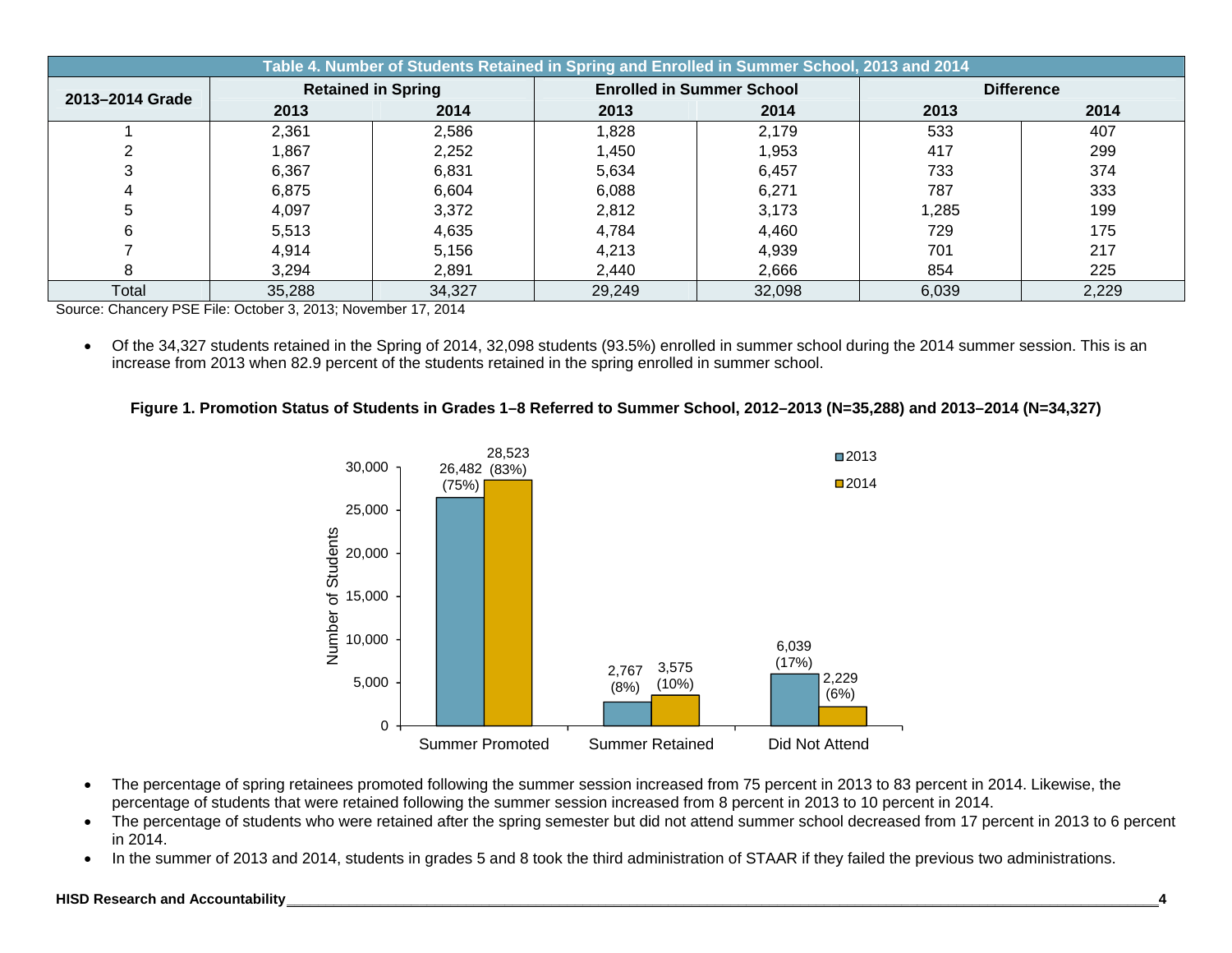|           | Table 5a. Title I Summer School Enrollment: All Students Attending for Promotion Standards and Campus Reinforcement, 2014 |                            |      |       |                          |     |                              |     |                          |  |  |  |  |  |
|-----------|---------------------------------------------------------------------------------------------------------------------------|----------------------------|------|-------|--------------------------|-----|------------------------------|-----|--------------------------|--|--|--|--|--|
| 2013-2014 | <b>Total</b>                                                                                                              | <b>Promotion Standards</b> |      |       | <b>Campus Enrichment</b> |     | <b>Extended Primary Year</b> |     | <b>Special Education</b> |  |  |  |  |  |
| Grade     | N                                                                                                                         | N.                         | %    | N     | %                        | N   | %                            | N   | %                        |  |  |  |  |  |
| EE        | 21                                                                                                                        | $---$                      | ---  | ---   | ---                      | --- | ---                          | 21  | 100.0                    |  |  |  |  |  |
| <b>PK</b> | 15                                                                                                                        | $---$                      | ---  | ---   | ---                      |     | ---                          | 15  | 100.0                    |  |  |  |  |  |
| KG        | 22                                                                                                                        | ---                        | ---  |       |                          |     | ---                          | 22  | 100.0                    |  |  |  |  |  |
|           | 3,165                                                                                                                     | 1,933                      | 61.1 | 1,032 | 32.6                     | 200 | 6.3                          | 32  | 1.0                      |  |  |  |  |  |
|           | 2,820                                                                                                                     | 1,759                      | 62.4 | 945   | 33.5                     | 116 | 4.1                          | 47  | 1.7                      |  |  |  |  |  |
|           | 6.547                                                                                                                     | 6,030                      | 92.1 | 509   | 7.8                      | 8   | 0.1                          | 39  | 0.6                      |  |  |  |  |  |
|           | 6,229                                                                                                                     | 5,891                      | 94.6 | 338   | 5.4                      | --- | ---                          | 47  | 0.8                      |  |  |  |  |  |
|           | 3,158                                                                                                                     | 2,971                      | 94.1 | 187   | 5.9                      | --- | ---                          | 35  |                          |  |  |  |  |  |
|           | 4,155                                                                                                                     | 4,043                      | 97.3 | 112   | 2.7                      |     |                              | 29  | 0.7                      |  |  |  |  |  |
|           | 4,567                                                                                                                     | 4,513                      | 98.8 | 54    | 1.2                      | --- |                              | 23  | 0.5                      |  |  |  |  |  |
|           | 2,385                                                                                                                     | 2,368                      | 99.3 | 16    | 0.7                      |     | < 0.1                        | 23  | 1.0                      |  |  |  |  |  |
| Total     | 33,026                                                                                                                    | 29,508                     | 89.3 | 3,193 | 9.7                      | 325 | 1.0                          | 333 | 1.0                      |  |  |  |  |  |

| Table 5b. Non-Title I Summer School Enrollment: All Students Attending for Promotion Standards and Campus Reinforcement, 2014 |              |         |                            |         |                          |       |                              |     |                          |  |  |  |  |
|-------------------------------------------------------------------------------------------------------------------------------|--------------|---------|----------------------------|---------|--------------------------|-------|------------------------------|-----|--------------------------|--|--|--|--|
| 2013-2014                                                                                                                     | <b>Total</b> |         | <b>Promotion Standards</b> |         | <b>Campus Enrichment</b> |       | <b>Extended Primary Year</b> |     | <b>Special Education</b> |  |  |  |  |
| Grade                                                                                                                         | N.           | N       | %                          | N       | %                        | N     | %                            | N   | %                        |  |  |  |  |
| EE                                                                                                                            | 3            | $- - -$ | ---                        | $- - -$ | ---                      | ---   | ---                          | 3   | 100.0                    |  |  |  |  |
| PK                                                                                                                            |              | $- - -$ | ---                        | ---     |                          | ---   | ---                          | --- |                          |  |  |  |  |
| KG                                                                                                                            |              | ---     | ---                        |         |                          |       |                              |     |                          |  |  |  |  |
|                                                                                                                               | 45           | 31      | 68.9                       | 14      | 31.1                     |       |                              | --- |                          |  |  |  |  |
|                                                                                                                               | 36           | 19      | 52.8                       | 17      | 47.2                     |       |                              |     |                          |  |  |  |  |
|                                                                                                                               | 80           | 71      | 88.8                       | 9       | 11.3                     |       | ---                          |     | 1.3                      |  |  |  |  |
|                                                                                                                               | 48           | 39      | 81.3                       |         | 18.8                     | ---   | ---                          | --- |                          |  |  |  |  |
|                                                                                                                               | 41           | 31      | 75.6                       | 10      | 24.4                     | ---   |                              | --- |                          |  |  |  |  |
|                                                                                                                               | 37           | 37      | 100.0                      | ---     |                          |       |                              | --- |                          |  |  |  |  |
|                                                                                                                               | 44           | 44      | 100.0                      |         |                          |       |                              |     |                          |  |  |  |  |
|                                                                                                                               | 26           | 26      | 100.0                      | ---     | ---                      | ---   | ---                          | --- |                          |  |  |  |  |
| Total                                                                                                                         | 357          | 298     | 83.5                       | 59      | 16.5                     | $---$ | ---                          | 4   | 1.1                      |  |  |  |  |

Note: The total numbers of students are unduplicated counts. However, students may be counted in multiple criteria.

- Students who attended summer school for promotion standards, campus enrichment, or extended primary year, in addition to special education classes, were included under special education.
- The highest percentage of Title I students attending summer school due to promotions standards was from grade 8 (99.3 percent), and the highest percentage of Non-Title I students attending summer school due to promotion standards were from grades 6, 7, and 8 (each at 100.0 percent).
- The highest percentage of Title I and Non-Title I students attending summer school for campus enrichment was from grade 2 (33.5 percent and 47.2 percent, respectively).

**Table 6a. Promotion Standards by Grade, Summer 2014 (STAAR Retest Required for Grades 5 and 8 in Reading and Math)**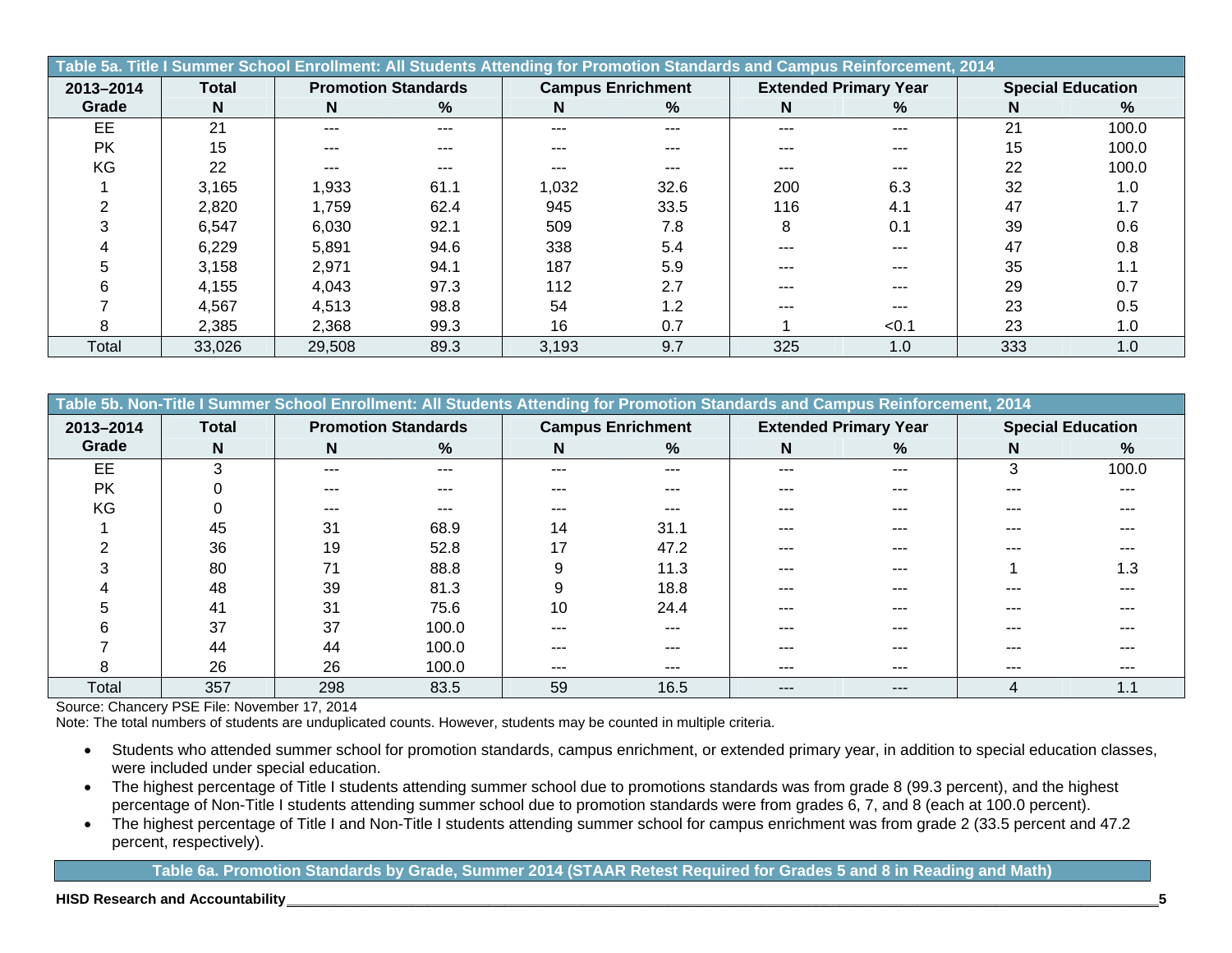|                  |        | <b>Total Unduplicated N</b> |                        |      |                | <b>Committee Decision</b> |       |                |                        |      |                | <b>Promotion Standards</b> |      |                |                        |
|------------------|--------|-----------------------------|------------------------|------|----------------|---------------------------|-------|----------------|------------------------|------|----------------|----------------------------|------|----------------|------------------------|
| $2013 -$<br>2014 |        |                             |                        |      | % Promoted     |                           |       | % Retained     |                        |      | % Promoted     |                            |      | % Retained     |                        |
| Grade            | All    | <b>Title I</b>              | Non-<br><b>Title I</b> | All  | <b>Title I</b> | Non-<br><b>Title I</b>    | All   | <b>Title I</b> | Non-<br><b>Title I</b> | All  | <b>Title I</b> | Non-<br><b>Title I</b>     | All  | <b>Title I</b> | Non-<br><b>Title I</b> |
|                  | 2,179  | 2,146                       | 33                     | 24.5 | 24.6           | 18.2                      |       |                | $- - -$                | 41.9 | 42.0           | 39.4                       | 33.5 | 33.4           | 42.4                   |
|                  | 1,953  | 1,932                       | 21                     | 30.2 | 30.2           | 28.6                      |       |                | $- - -$                | 47.2 | 47.1           | 52.4                       | 22.6 | 22.7           |                        |
| 3                | 6,457  | 6,380                       | 77                     | 34.3 | 34.1           | 46.8                      |       |                | $--$                   | 56.7 | 56.8           | 44.2                       | 9.0  | 9.0            | 9.1                    |
|                  | 6,271  | 6,230                       | 41                     | 35.4 | 35.3           | 51.2                      |       |                | $---$                  | 58.5 | 58.6           | 39.0                       | 6.0  | 6.0            | ÷                      |
| 5                | 3,172  | 3.138                       | 34                     | 60.3 | 60.1           | 76.5                      |       |                | $---$                  | 23.7 | 23.8           | 14.7                       | 16.0 | 16.0           | $\star$                |
| 6                | 4,460  | 4,419                       | 41                     | 22.2 | 22.1           | 29.3                      |       | $\star$        | $--$                   | 72.3 | 72.4           | 63.4                       | 5.4  | 5.4            | $\star$                |
|                  | 4,939  | 4,894                       | 45                     | 19.8 | 19.7           | 22.2                      |       |                | $--$                   | 75.0 | 75.0           | 71.1                       | 5.2  | 5.2            | $\star$                |
| 8                | 2,666  | 2,638                       | 28                     | 45.4 | 45.5           | 32.1                      |       |                | $---$                  | 38.8 | 38.7           | 42.9                       | 15.8 | 15.7           | 25.0                   |
| Total            | 32,097 | 31,777                      | 320                    | 33.2 | 33.1           | 39.4                      | < 0.1 | < 0.1          | $---$                  | 55.7 | 55.8           | 46.6                       | 11.1 | 11.1           | 14.1                   |

\* Fewer than 5 students identified

|                  |        |                             |                        |      |                |                           | Table 6b. Promotion Standards by Grade, Summer 2013 (STAAR Retest Required for Grades 5 and 8 in Reading and Math) |                |                        |      |                |                            |      |                |                 |
|------------------|--------|-----------------------------|------------------------|------|----------------|---------------------------|--------------------------------------------------------------------------------------------------------------------|----------------|------------------------|------|----------------|----------------------------|------|----------------|-----------------|
|                  |        | <b>Total Unduplicated N</b> |                        |      |                | <b>Committee Decision</b> |                                                                                                                    |                |                        |      |                | <b>Promotion Standards</b> |      |                |                 |
| $2012 -$<br>2013 |        |                             |                        |      | % Promoted     |                           |                                                                                                                    | % Retained     |                        |      | % Promoted     |                            |      | % Retained     |                 |
| Grade            | All    | <b>Title I</b>              | Non-<br><b>Title I</b> | All  | <b>Title I</b> | Non-<br><b>Title I</b>    | All                                                                                                                | <b>Title I</b> | Non-<br><b>Title I</b> | All  | <b>Title I</b> | Non-<br><b>Title I</b>     | All  | <b>Title I</b> | Non-<br>Title I |
|                  | .828   | 800.ا                       | 28                     | 26.3 | 26.5           | $\star$                   | ---                                                                                                                | ---            | $--$                   | 35.4 | 34.8           | 75.0                       | 38.3 | 38.7           | $\star$         |
| 2                | ,450   | .434                        | 16                     | 28.1 | 28.2           | $\star$                   | $---$                                                                                                              | ---            | $-- -$                 | 43.8 | 43.7           | 56.3                       | 28.1 | 28.1           | 31.3            |
| 3                | 5,634  | 5,568                       | 66                     | 36.7 | 36.5           | 51.5                      | $---$                                                                                                              | ---            | $-- -$                 | 52.8 | 53.0           | 34.8                       | 10.5 | 10.4           | 13.6            |
| 4                | 6,088  | 6,011                       | 77                     | 39.7 | 39.3           | 64.9                      | ---                                                                                                                | ---            | $--$                   | 53.3 | 53.5           | 32.5                       | 7.1  | 7.1            | $\star$         |
| 5                | 2,812  | 2,744                       | 68                     | 60.8 | 61.5           | 32.4                      | ---                                                                                                                | ---            | $- - -$                | 34.0 | 33.2           | 67.6                       | 5.2  | 5.3            | ---             |
| 6                | 4,784  | 4,697                       | 87                     | 34.6 | 34.4           | 40.2                      | ---                                                                                                                | ---            | $---$                  | 61.6 | 61.8           | 52.9                       | 3.8  | 3.8            | 6.9             |
|                  | 4,213  | 4,138                       | 75                     | 34.2 | 34.1           | 37.3                      | $---$                                                                                                              | ---            | $--$                   | 61.1 | 61.1           | 61.3                       | 4.7  | 4.7            | $\star$         |
| 8                | 2,440  | 2,420                       | 20                     | 58.3 | 58.2           | 75.0                      | ---                                                                                                                | ---            | $--$                   | 37.1 | 37.2           | 25.0                       | 4.6  | 4.6            | ---             |
| Total            | 29,249 | 28,812                      | 437                    | 39.7 | 39.6           | 43.2                      | ---                                                                                                                | ---            | $---$                  | 50.9 | 50.9           | 50.6                       | 9.5  | 9.5            | 6.2             |

Source: Chancery PSE File: October 3, 2013

\* Fewer than 5 students identified

- At the end of Summer 2014, 33.2 percent of students enrolled in summer school were promoted based on committee decisions, and 55.7 percent were promoted based on promotion standards. As compared to 2013, promotions based on committee decisions decreased by 6.5 percentage points, and promotions based on promotion standards increased by 4.8 percentage points.
- The majority of retentions for students in grades 3–8 in 2013 and 2014 were due to STAAR.
- In the summer of 2014, students in grades 5 and 8 took the third administration of STAAR if they failed the previous two administrations and were required to pass it to be promoted without a committee decision.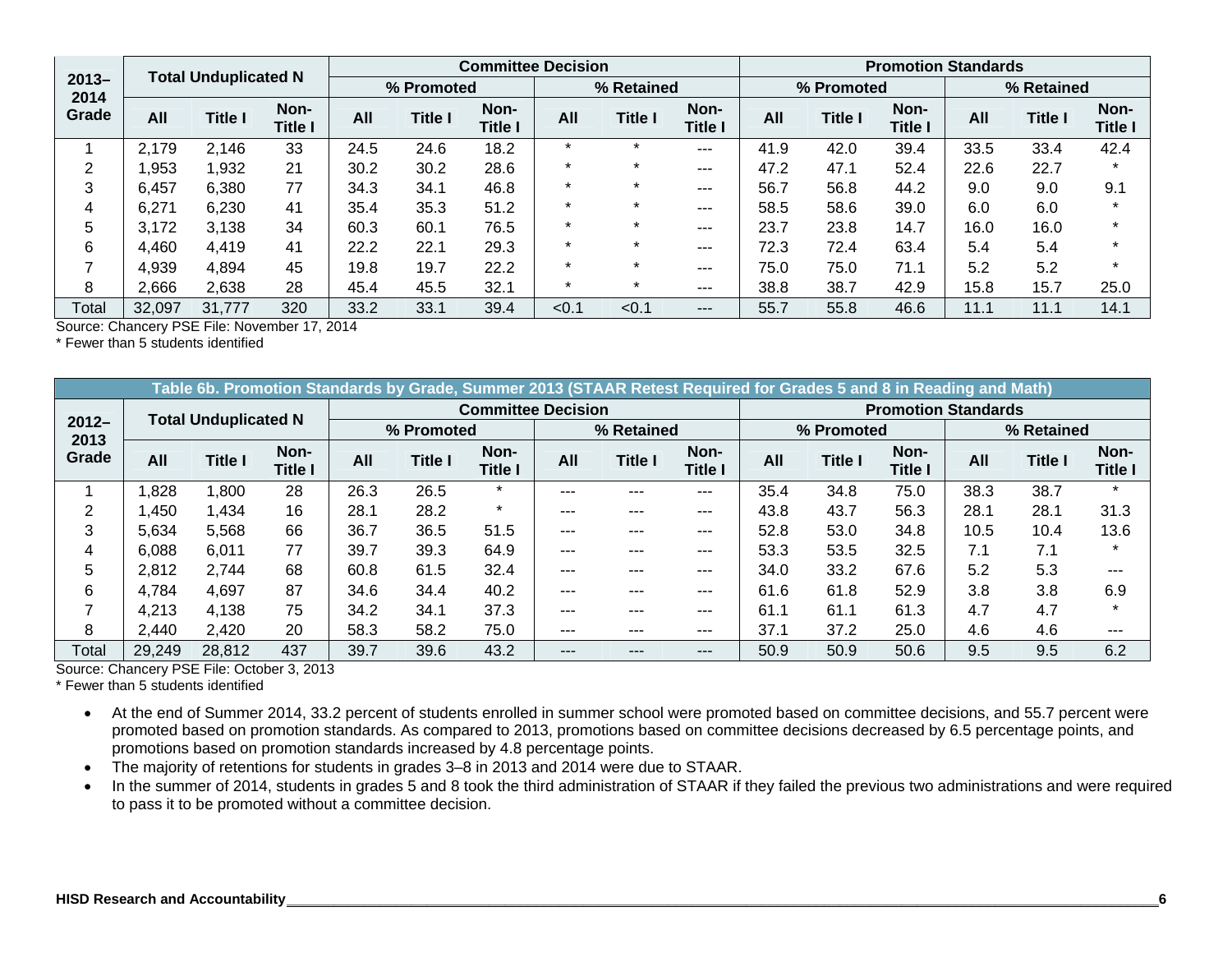|                  |         |                             |                 |      |                |                           | Table 7a. Promotion Standards by Grade, Cumulative 2014 |                |                        |      |                |                            |     |                |                        |
|------------------|---------|-----------------------------|-----------------|------|----------------|---------------------------|---------------------------------------------------------|----------------|------------------------|------|----------------|----------------------------|-----|----------------|------------------------|
|                  |         | <b>Total Unduplicated N</b> |                 |      |                | <b>Committee Decision</b> |                                                         |                |                        |      |                | <b>Promotion Standards</b> |     |                |                        |
| $2013 -$<br>2014 |         |                             |                 |      | % Promoted     |                           |                                                         | % Retained     |                        |      | % Promoted     |                            |     | % Retained     |                        |
| Grade            | All     | <b>Title I</b>              | Non-<br>Title I | All  | <b>Title I</b> | Non-<br>Title I           | All                                                     | <b>Title I</b> | Non-<br><b>Title I</b> | All  | <b>Title I</b> | Non-<br>Title l            | All | <b>Title I</b> | Non-<br><b>Title I</b> |
|                  | 19,067  | 18,366                      | 701             | 6.8  | 6.9            | 4.3                       | $\star$                                                 | $\star$        | ---                    | 87.3 | 87.1           | 91.9                       | 6.0 | 6.0            | 3.9                    |
| 2                | 17,551  | 16,896                      | 655             | 8.2  | 8.3            | 5.6                       | $\star$                                                 | ÷              | ---                    | 87.6 | 87.4           | 92.7                       | 4.2 | 4.3            | 1.7                    |
| 3                | 17,486  | 16,876                      | 610             | 18.8 | 19.1           | 11.3                      | $\star$                                                 | $\star$        | ---                    | 75.7 | 75.4           | 86.2                       | 5.5 | 5.6            | 2.5                    |
| 4                | 16.481  | 15.911                      | 570             | 20.7 | 21.1           | 10.0                      | $\star$                                                 | $\star$        | $---$                  | 75.0 | 74.5           | 87.5                       | 4.3 | 4.4            | 2.5                    |
| 5                | 15,618  | 15,134                      | 484             | 18.0 | 18.3           | 8.9                       | $\star$                                                 | $\star$        | ---                    | 77.5 | 77.1           | 89.7                       | 4.5 | 4.6            | 1.4                    |
| 6                | 13,253  | 13,136                      | 117             | 23.0 | 22.8           | 44.4                      | < 0.1                                                   | < 0.1          | $---$                  | 73.8 | 74.1           | 47.9                       | 3.1 | 3.1            | 7.7                    |
|                  | 13,346  | 13,255                      | 91              | 24.1 | 24.0           | 42.9                      | $\star$                                                 | $\star$        | $---$                  | 72.3 | 72.5           | 49.5                       | 3.6 | 3.5            | 7.7                    |
| 8                | 12,876  | 12,794                      | 82              | 29.7 | 29.6           | 54.9                      | $\star$                                                 | $\star$        | ---                    | 65.3 | 65.5           | 31.7                       | 5.0 | 4.9            | 13.4                   |
| Total            | 125,678 | 122,368                     | 3,310           | 17.8 | 17.9           | 11.2                      | < 0.1                                                   | < 0.1          | ---                    | 77.6 | 77.4           | 85.7                       | 4.6 | 4.6            | 3.1                    |

\* Fewer than 5 students identified

|                  |         |                             |                 |            |                | Table 7b. Promotion Standards by Grade Including STAAR Results, Cumulative 2013 |         |                |                 |                            |                |                 |     |                |                        |
|------------------|---------|-----------------------------|-----------------|------------|----------------|---------------------------------------------------------------------------------|---------|----------------|-----------------|----------------------------|----------------|-----------------|-----|----------------|------------------------|
|                  |         | <b>Total Unduplicated N</b> |                 |            |                | <b>Committee Decision</b>                                                       |         |                |                 | <b>Promotion Standards</b> |                |                 |     |                |                        |
| $2012 -$<br>2013 |         |                             |                 | % Promoted |                | % Retained                                                                      |         |                | % Promoted      |                            |                | % Retained      |     |                |                        |
| Grade            | All     | <b>Title I</b>              | Non-<br>Title I | All        | <b>Title I</b> | Non-<br>Title I                                                                 | All     | <b>Title I</b> | Non-<br>Title I | All                        | <b>Title I</b> | Non-<br>Title l | All | <b>Title I</b> | Non-<br><b>Title I</b> |
|                  | 17,264  | 15,990                      | 1,274           | 5.8        | 6.0            | 3.2                                                                             | 0.1     | 0.1            | $--$            | 87.0                       | 86.4           | 95.3            | 7.1 | 7.5            | 1.5                    |
| $\overline{2}$   | 16,738  | 15,463                      | 1,275           | 6.1        | 6.2            | 4.2                                                                             | < 0.1   | $\star$        | $\star$         | 89.0                       | 88.5           | 94.8            | 4.9 | 5.2            | 0.9                    |
| 3                | 16.284  | 14,976                      | 1,308           | 17.8       | 18.6           | 9.1                                                                             | $\star$ | $\star$        | $--$            | 74.0                       | 73.4           | 81.7            | 8.1 | 8.0            | 9.1                    |
| 4                | 16,021  | 14,658                      | 1,363           | 21.0       | 21.9           | 11.4                                                                            | $\star$ | $\star$        | $- - -$         | 71.4                       | 71.0           | 75.5            | 7.6 | 7.1            | 13.1                   |
| 5                | 15,172  | 13,906                      | 1,266           | 17.0       | 18.0           | 5.6                                                                             | 0.1     | 0.1            | $--$            | 73.6                       | 73.3           | 77.3            | 9.4 | 8.7            | 17.1                   |
| 6                | 13,363  | 12.047                      | 1,316           | 25.4       | 27.1           | 9.3                                                                             | $\star$ | $\star$        | $- - -$         | 67.8                       | 67.7           | 69.3            | 6.8 | 5.2            | 21.4                   |
|                  | 12.797  | 11,465                      | 1,332           | 26.9       | 28.6           | 12.9                                                                            | $\star$ | ÷              | $- - -$         | 66.1                       | 66.5           | 62.4            | 7.0 | 4.9            | 24.7                   |
| 8                | 12,573  | 11,268                      | 1,305           | 30.5       | 32.5           | 13.5                                                                            | 0.1     | 0.1            | $---$           | 61.8                       | 61.8           | 61.4            | 7.6 | 5.6            | 25.1                   |
| Total            | 120,212 | 109,773                     | 10,439          | 17.9       | 18.8           | 8.7                                                                             | < 0.1   | < 0.1          | $\star$         | 74.8                       | 74.5           | 77.0            | 7.3 | 6.6            | 14.2                   |

Source: Chancery PSE File: October 3, 2013

\* Fewer than 5 students identified

 Overall, the cumulative promotion rate based on committee decisions decreased from 17.9 percent in 2013 to 17.8 percent in 2014. The promotion rate based on promotion standards increased from 74.8 percent in 2013 to 77.6 percent in 2014.

- The percentage of Title I students promoted by committee decisions decreased from 18.8 percent in 2013 to 17.9 percent in 2014, while the percentage of non-Title I students promoted by committee increased from 8.7 percent in 2013 to 11.2 percent in 2014.
- The percentage of Title I students promoted due to promotion standards increased from 74.5 percent in 2013 to 77.4 percent in 2014. Likewise, the percentage of non-Title I students promoted due to promotion standards increased from 77.0 percent in 2013 to 85.7 percent in 2014.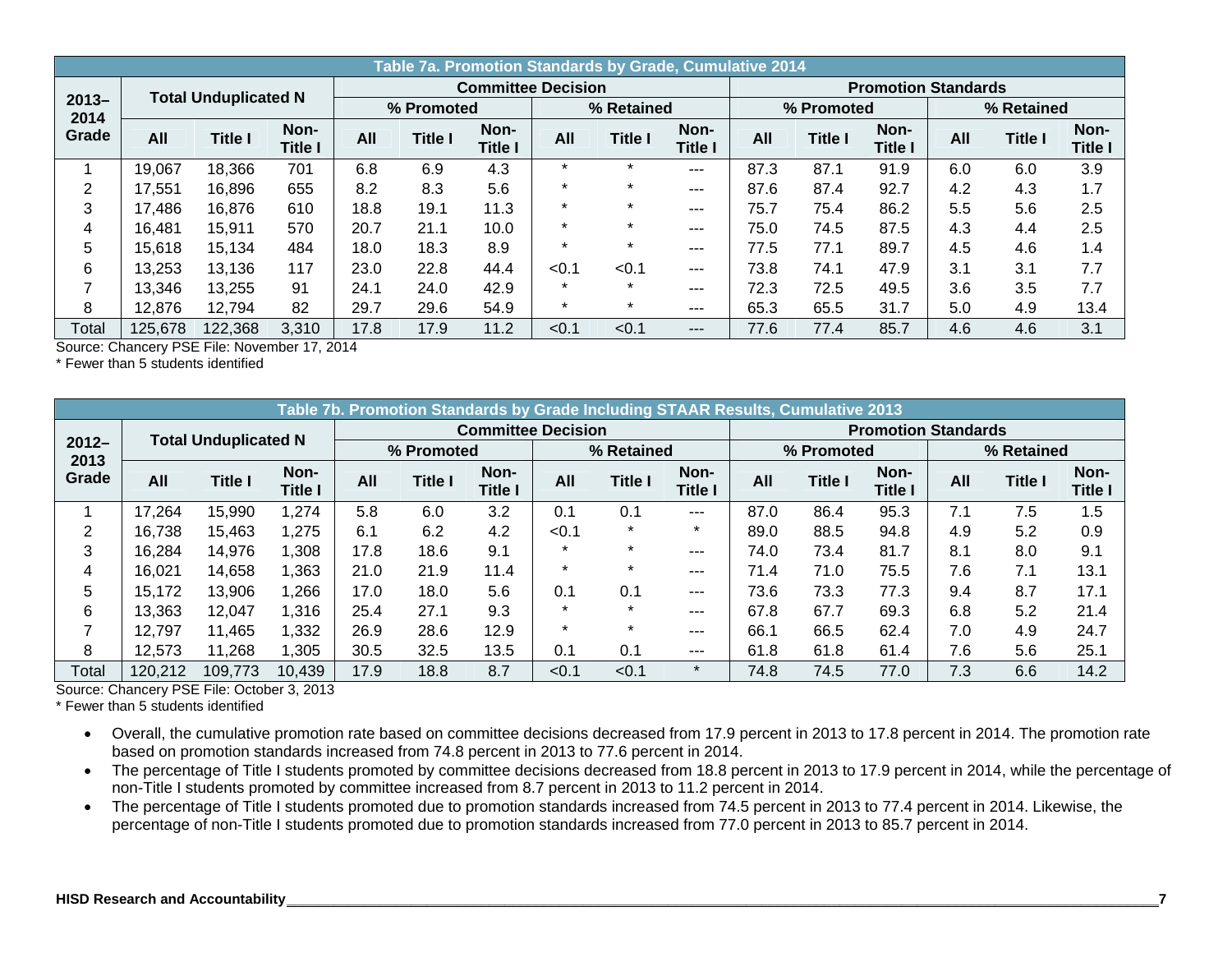**Figure 2. Promotion Status of Students in Grades 1–8 Based on Promotion Standards and Committee Decisions, 2012–2013 (N=120,212) and 2013–2014 (N=125,678)** 



- Overall, the percentage of students promoted increased from 93 percent in 2013 to 95 percent in 2014.
- From 2013 to 2014, the percentage of students promoted in the spring increased from 71 percent to 73 percent, while the percentage of students promoted in the summer decreased from 91 percent to 89 percent.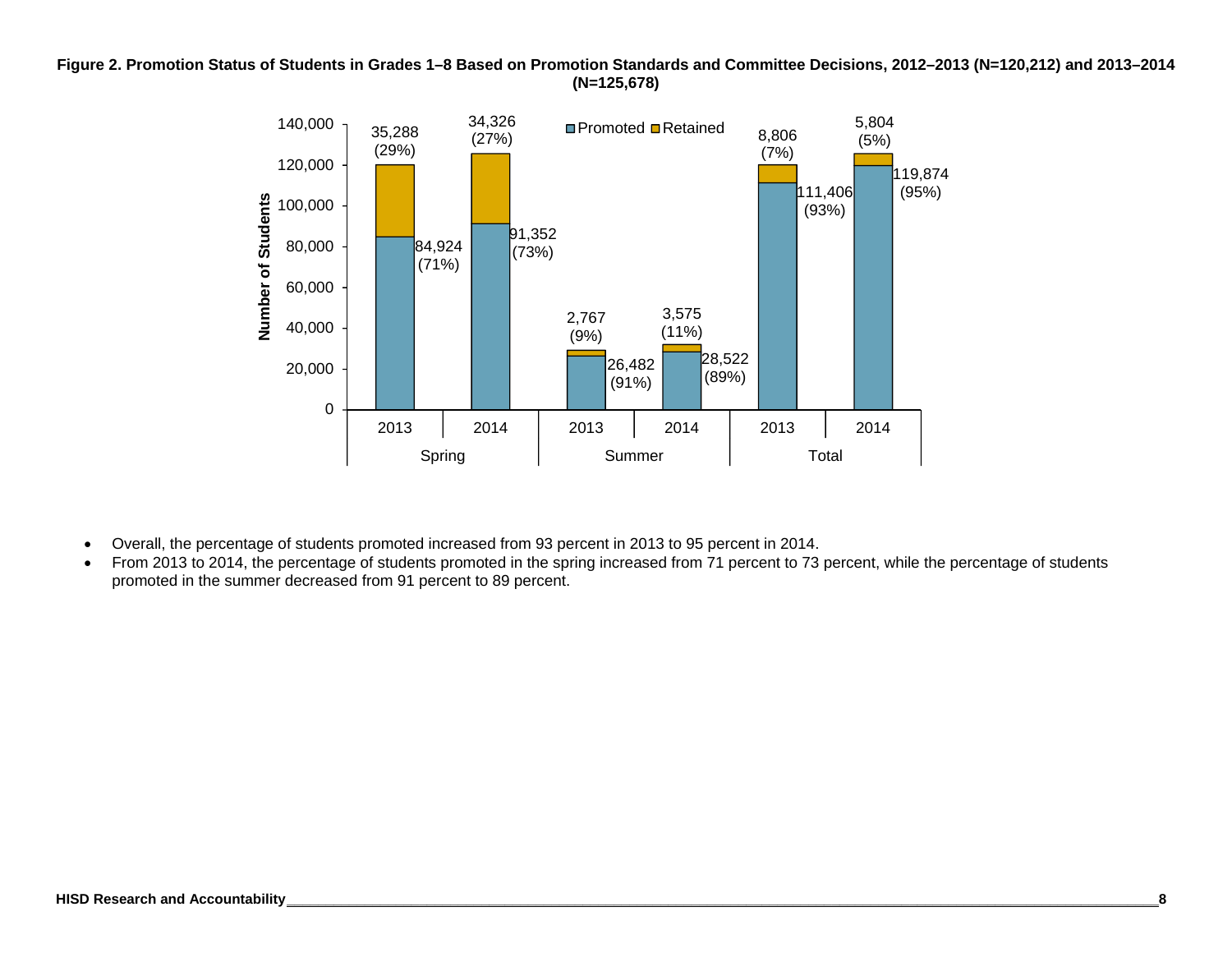#### **Figure 3. Promotion Status of Students in Grades 1–8 by Promotion Standards and Committee Decisions, 2012–2013 (N=120,212) and 2013–2014 (N=125,678)**



- The percentage of students promoted by promotion standards increased from 75 percent in 2013 to 78 percent in 2014, and the percentage of students promoted by committee decisions remained constant at 18 percent from 2013 to 2014.
- The percentage of students retained by promotion standards decreased from 7 percent in 2013 to 5 percent in 2014.

|                           | Table 8. Promotion Status Based on Committee Decisions |       |           |                 |              |                 |       |    |                 |              |  |
|---------------------------|--------------------------------------------------------|-------|-----------|-----------------|--------------|-----------------|-------|----|-----------------|--------------|--|
|                           |                                                        |       | 2012-2013 |                 |              | 2013-2014       |       |    |                 |              |  |
| <b>Committee Decision</b> | <b>Promoted</b>                                        |       |           | <b>Retained</b> | <b>Total</b> | <b>Promoted</b> |       |    | <b>Retained</b> | <b>Total</b> |  |
|                           |                                                        | $\%$  | N         | $\frac{9}{6}$   | N            | N               | %     |    | %               | N.           |  |
| ARD                       | 3,817                                                  | 99.3  | 25        | 0.7             | 3,842        | 3,901           | 99.6  | 16 | 0.4             | 3,917        |  |
| Attendance                | 2,379                                                  | 100.0 |           | < 0.1           | 2,380        | 3,566           | 99.9  |    | < 0.1           | 3,568        |  |
| <b>Grade Placement</b>    | 15,327                                                 | 99.9  | 21        | 0.4             | 15,348       | 14,832          | 100.0 |    | < 0.1           | 14,839       |  |
| <b>Principal Plan</b>     |                                                        | 100.0 |           |                 | 17           | 19              | 100.0 |    |                 | 19           |  |
| <b>School Waiver</b>      |                                                        | 100.0 |           |                 |              | 2               | 100.0 |    |                 | 2            |  |
| Total                     | 21,541                                                 | 99.8  | 47        | 0.2             | 21,588       | 22,320          | 99.9  | 25 | 0.1             | 22,345       |  |

Source: Chancery PSE File: October 3, 2013; November 17, 2014

- The total number of committee decisions increased from 2013 to 2014.
- $\bullet$ Grade placement committee decisions account for the largest percentage of committee decisions in 2013 and 2014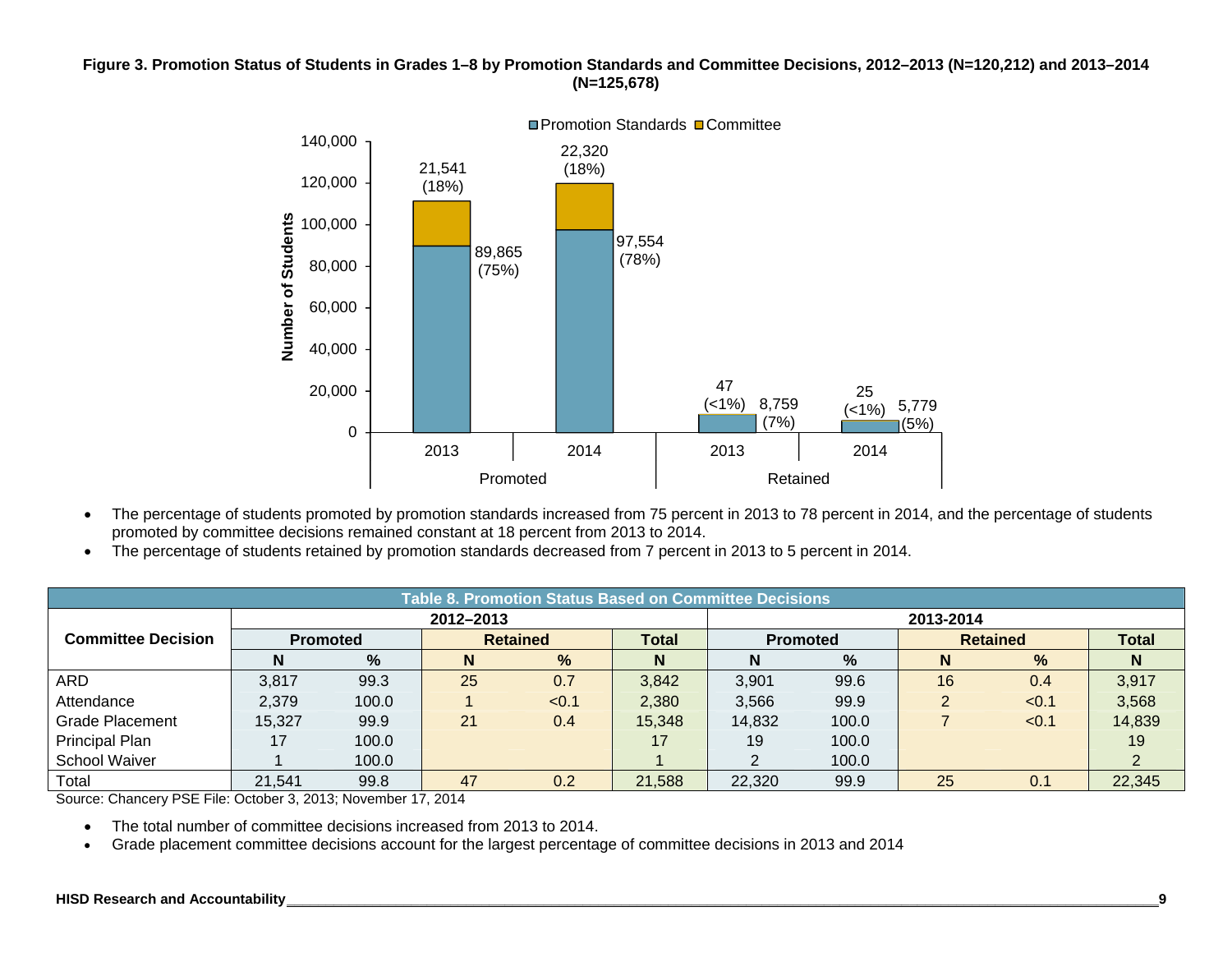|       | Table 9a. Promotion Status of Students in Grades 1–8 Based on Actual Grade Levels |         |                               |       |                 |                               |                 |      |                 |     |  |  |
|-------|-----------------------------------------------------------------------------------|---------|-------------------------------|-------|-----------------|-------------------------------|-----------------|------|-----------------|-----|--|--|
|       |                                                                                   |         | 2012-2013 Returning 2013-2014 |       |                 | 2013-2014 Returning 2014-2015 |                 |      |                 |     |  |  |
| Grade | <b>Total</b>                                                                      |         | <b>Promoted</b>               |       | <b>Retained</b> |                               | <b>Promoted</b> |      | <b>Retained</b> |     |  |  |
|       | N                                                                                 | N       | %                             | N     | %               | N                             | N               | $\%$ | N               | %   |  |  |
|       | 15,650                                                                            | 14,848  | 94.9                          | 802   | 5.1             | 18,141                        | 17,199          | 94.8 | 942             | 5.2 |  |  |
|       | 15,279                                                                            | 14,825  | 97.0                          | 454   | 3.0             | 16,713                        | 16,115          | 96.4 | 598             | 3.6 |  |  |
|       | 14,902                                                                            | 14,292  | 95.9                          | 610   | 4.1             | 16,751                        | 16,098          | 96.1 | 653             | 3.9 |  |  |
|       | 14,417                                                                            | 13,973  | 96.9                          | 444   | 3.1             | 15,772                        | 15,324          | 97.2 | 448             | 2.8 |  |  |
|       | 11,755                                                                            | 11,607  | 98.7                          | 148   | 1.3             | 12,814                        | 12,439          | 97.1 | 375             | 2.9 |  |  |
|       | 12,151                                                                            | 11,961  | 98.4                          | 190   | 1.6             | 12,917                        | 12,605          | 97.6 | 312             | 2.4 |  |  |
|       | 11,715                                                                            | 11,491  | 98.1                          | 224   | 1.9             | 13,793                        | 13,404          | 97.2 | 389             | 2.8 |  |  |
|       | 10.847                                                                            | 10,622  | 97.9                          | 225   | 2.1             | 12,065                        | 11,822          | 98.0 | 243             | 2.0 |  |  |
| Total | 106,716                                                                           | 103,619 | 97.1                          | 3,097 | 2.9             | 118,966                       | 115,006         | 96.7 | 3,960           | 3.3 |  |  |

Source: Chancery PSE File: October 3, 2013; November 17, 2014

Note: Records with errors and students not returning were not included.

- Only students who were in grades 1–8 in 2013–2014 and who had a valid grade level for 2014–2015 were included in the calculations above.
- Based on actual grade level in the fall of 2014, 96.7 percent of students were promoted and 3.3 percent were retained.

|       | Table 9b. Promotion Status of Students in Grades 9–12 Based on Actual Grade Levels |        |                               |                 |      |                               |                 |      |                 |      |  |  |
|-------|------------------------------------------------------------------------------------|--------|-------------------------------|-----------------|------|-------------------------------|-----------------|------|-----------------|------|--|--|
|       |                                                                                    |        | 2012-2013 Returning 2013-2014 |                 |      | 2013-2014 Returning 2014-2015 |                 |      |                 |      |  |  |
| Grade | Total<br><b>Promoted</b>                                                           |        |                               | <b>Retained</b> |      | <b>Total</b>                  | <b>Promoted</b> |      | <b>Retained</b> |      |  |  |
|       | N                                                                                  |        | %                             | N               | %    | N                             | N               | ℅    | N               | %    |  |  |
|       | 12,164                                                                             | 10,343 | 85.0                          | 821. ا          | 15.0 | 12,761                        | 10,851          | 85.0 | 1,910           | 15.0 |  |  |
| 10    | 9.985                                                                              | 9,104  | 91.2                          | 881             | 8.8  | 10,803                        | 9,956           | 92.2 | 847             | 7.8  |  |  |
|       | 9,648                                                                              | 8.794  | 91.1                          | 854             | 8.9  | 9,567                         | 8,965           | 93.7 | 602             | 6.3  |  |  |
| 12    | 10,246                                                                             | 9,487  | 92.6                          | 759             | 7.4  | 10,880                        | 10,120          | 93.0 | 760             | 7.0  |  |  |
| Total | 42,043                                                                             | 37,728 | 89.7                          | 4,315           | 10.3 | 44,011                        | 39,892          | 90.6 | 4.119           | 9.4  |  |  |

Source: PEIMS Fall Snapshot 2014–2015 and PEIMS ADA 2013–2014

Note: Students who did not return were excluded.

\* Includes high school graduates

From 2012–2013 to 2013–2014, the promotion rate remained constant for ninth graders and increased for students in grades 10 through 12.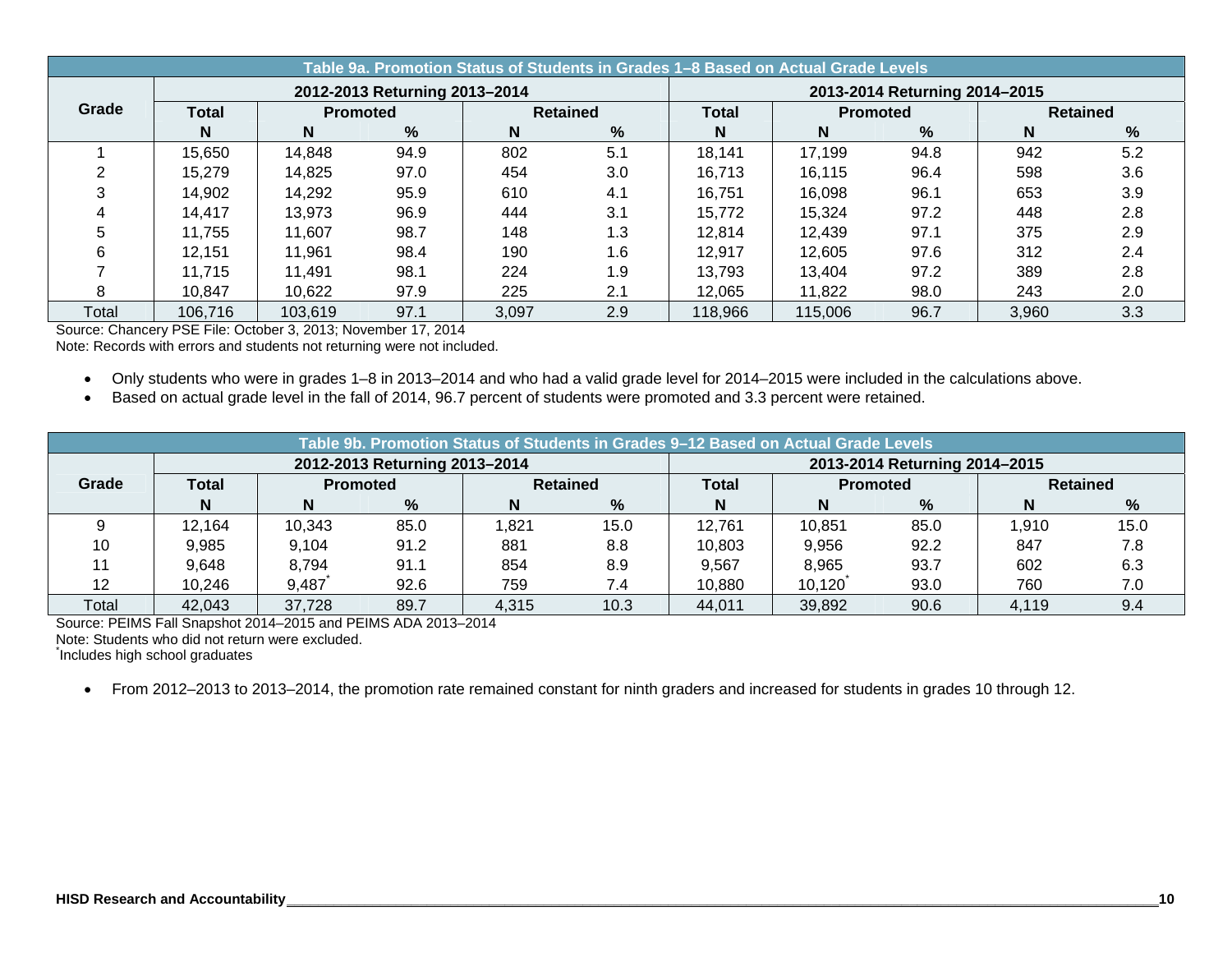

**Figure 4. Promotion Status of Students in Grades 1–8 Based on Actual Grade Levels, 2012–2013 (N=120,102) and 2013–2014 (N=125,678)** 

 Based on actual Fall 2014 grade levels, the percentage of students promoted increased by six percentage points, from 86 percent in 2013 to 92 percent in 2014. The percentage of students retained remained constant at 3 percent from 2013 to 2014. Finally, the percentage of students who did not return decreased from 11 percent in 2013 to 5 percent in 2014.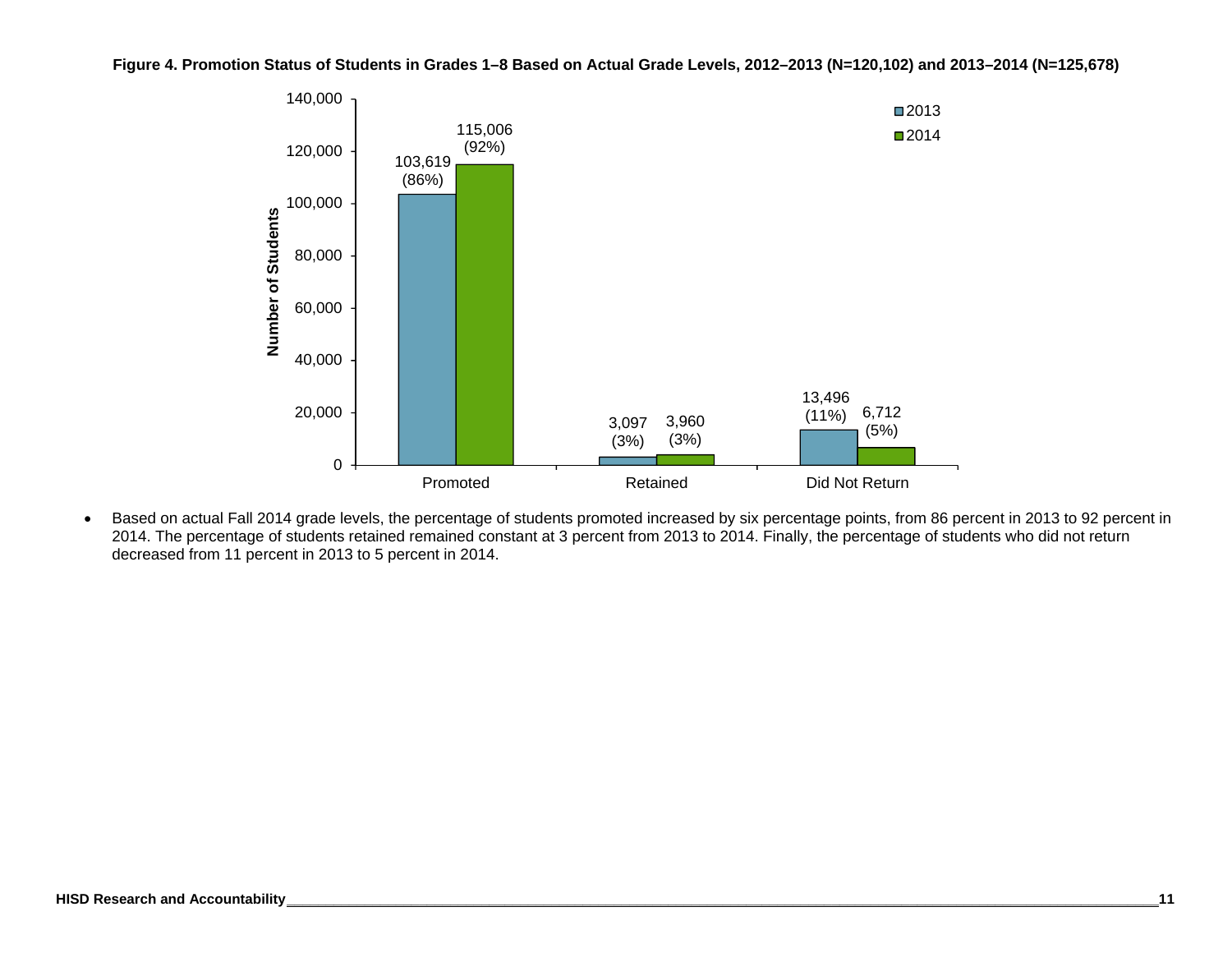|                                          | Table 10a. All 2014 Students in Grades 1-8 who were Retained 2 or more times in HISD in Grades 1-8 Since 2004 |                           |                                              |                            |                 |                |                       |         |                   |                                           |                                           |
|------------------------------------------|---------------------------------------------------------------------------------------------------------------|---------------------------|----------------------------------------------|----------------------------|-----------------|----------------|-----------------------|---------|-------------------|-------------------------------------------|-------------------------------------------|
| Spring 2014<br>Grade                     | <b>Total</b><br><b>Retained 2 or</b><br>more times                                                            | American<br><b>Indian</b> | Asian /<br><b>Pacific</b><br><b>Islander</b> | <b>African</b><br>American | <b>Hispanic</b> | White          | Two or<br><b>More</b> | LEP (N) | <b>LEP</b><br>(%) | <b>Special</b><br><b>Education</b><br>(N) | <b>Special</b><br><b>Education</b><br>(%) |
|                                          | 11                                                                                                            |                           |                                              | 3                          | 6               | $\overline{2}$ |                       | 5       | 45.5              | 3                                         | 27.3                                      |
| $\overline{2}$                           | 31                                                                                                            |                           |                                              | 10                         | 21              |                |                       | 15      | 48.4              | 10                                        | 32.3                                      |
| 3                                        | 118                                                                                                           |                           |                                              | 50                         | 64              | 2              |                       | 48      | 40.7              | 28                                        | 23.7                                      |
| 4                                        | 194                                                                                                           |                           | 2                                            | 105                        | 82              | 4              |                       | 59      | 30.4              | 61                                        | 31.4                                      |
| 5                                        | 263                                                                                                           |                           | 2                                            | 136                        | 120             | 5              |                       | 76      | 28.9              | 68                                        | 25.9                                      |
| 6                                        | 398                                                                                                           |                           |                                              | 197                        | 194             | 3              | 3                     | 98      | 24.6              | 106                                       | 26.6                                      |
| $\overline{7}$                           | 599                                                                                                           |                           |                                              | 281                        | 309             | 8              |                       | 154     | 25.7              | 164                                       | 27.4                                      |
| 8                                        | 644                                                                                                           |                           | 6                                            | 274                        | 354             | 6              | 3                     | 143     | 22.2              | 158                                       | 24.5                                      |
| <b>Total Retained 2</b><br>or more times | 2,258                                                                                                         | 3                         | 11                                           | 1,056                      | 1,150           | 30             | 8                     | 598     | 26.5              | 598                                       | 26.5                                      |
| <b>Total Enrolled</b>                    | 125,678                                                                                                       | 227                       | 4,417                                        | 31,591                     | 79,039          | 9,349          | 1,054                 | 42,608  | 33.9              | 10,662                                    | 8.5                                       |
| % Retained                               | 1.8                                                                                                           | 1.3                       | 0.2                                          | 3.3                        | 1.5             | 0.3            | 0.8                   | 1.4     |                   | 5.6                                       |                                           |

Sources: Chancery PSE File: November 17, 2014; PEIMS ADA

|                                          | Table 10b. All 2013 Students in Grades 1–8 who were Retained 2 or more times in HISD in Grades 1–8 Since 2003 |                    |                                              |                     |                 |       |                                 |        |                   |                                           |                                              |
|------------------------------------------|---------------------------------------------------------------------------------------------------------------|--------------------|----------------------------------------------|---------------------|-----------------|-------|---------------------------------|--------|-------------------|-------------------------------------------|----------------------------------------------|
| Spring 2013<br>Grade                     | Total<br><b>Retained 2 or</b><br>more times                                                                   | American<br>Indian | Asian /<br><b>Pacific</b><br><b>Islander</b> | African<br>American | <b>Hispanic</b> | White | <b>Not</b><br><b>Identified</b> | LEP(N) | <b>LEP</b><br>(%) | <b>Special</b><br><b>Education</b><br>(N) | <b>Special</b><br><b>Education</b><br>$(\%)$ |
|                                          | 8                                                                                                             |                    |                                              | າ                   | 4               |       | っ                               | 2      | 25.0              | 3                                         | 37.5                                         |
|                                          | 38                                                                                                            |                    |                                              | 22                  | 14              |       |                                 | 9      | 23.7              | 10                                        | 26.3                                         |
|                                          | 71                                                                                                            |                    |                                              | 40                  | 30              |       |                                 | 24     | 33.8              | 22                                        | 31.0                                         |
|                                          | 97                                                                                                            |                    |                                              | 43                  | 53              |       |                                 | 37     | 38.1              | 24                                        | 24.7                                         |
|                                          | 148                                                                                                           |                    |                                              | 60                  | 88              |       |                                 | 56     | 37.8              | 61                                        | 41.2                                         |
| h.                                       | 226                                                                                                           |                    |                                              | 81                  | 143             | っ     |                                 | 81     | 35.8              | 90                                        | 39.8                                         |
|                                          | 261                                                                                                           |                    | З                                            | 85                  | 171             |       |                                 | 90     | 34.5              | 71                                        | 27.2                                         |
| я                                        | 381                                                                                                           |                    |                                              | 136                 | 240             | 3     |                                 | 108    | 28.3              | 121                                       | 31.8                                         |
| <b>Total Retained 2</b><br>or more times | 1,230                                                                                                         | $\overline{2}$     | 5                                            | 469                 | 743             | 8     | 3                               | 407    | 33.1              | 402                                       | 32.7                                         |
| <b>Total Enrolled</b>                    | 120,212                                                                                                       | 134                | 2,831                                        | 22,076              | 61,626          | 6,484 | 27,061                          | 41,561 | 34.6              | 11,049                                    | 9.2                                          |
| % Retained                               | 1.0                                                                                                           | 1.5                | 0.2                                          | 2.1                 | 1.2             | 0.1   | < 0.1                           | 1.0    |                   | 3.6                                       |                                              |

Sources: Chancery PSE File: October 3, 2013; PEIMS ADA

- The total enrollment numbers include those students listed in grades 1–8 in the Chancery PSE file. Students were considered "Retained" if they stayed in the same grade level during consecutive school years assuming that valid grade level data were found during previous school years.
- Among the students enrolled in grades 1–8 during the spring semester of 2014, 1.8 percent were retained two or more times in HISD since 2004. This is an increase from 2013 when 1.0 percent of students in grades 1–8 were retained two or more times.
- Of the 2,258 students enrolled in grades 1–8 during the spring of 2014, who were retained two or more times in HISD since 2004, 26.5 percent were LEP students and 26.5 percent were in Special Education.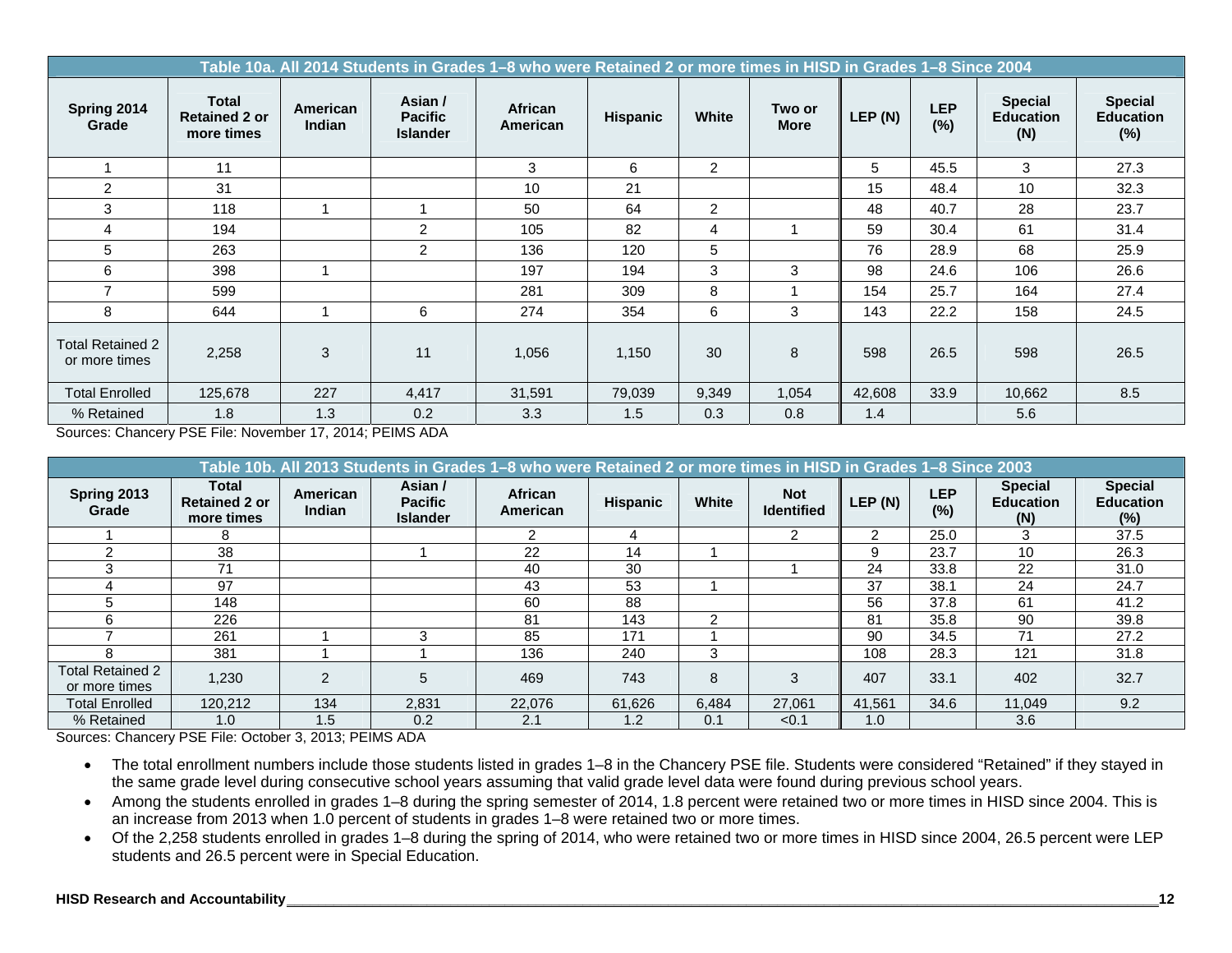|                       | Table 11a. All 2014 Students in Grades 1–8 who were Retained in 2014 and at least One Additional Time in HISD in Grades 1–8 Since 2004 |                           |                                             |                     |                 |              |                       |         |         |                                           |                                              |
|-----------------------|----------------------------------------------------------------------------------------------------------------------------------------|---------------------------|---------------------------------------------|---------------------|-----------------|--------------|-----------------------|---------|---------|-------------------------------------------|----------------------------------------------|
| Spring 2014<br>Grade  | Total<br><b>Retained</b>                                                                                                               | American<br><b>Indian</b> | Asian/<br><b>Pacific</b><br><b>Islander</b> | African<br>American | <b>Hispanic</b> | <b>White</b> | Two or<br><b>More</b> | LEP (N) | LEP (%) | <b>Special</b><br><b>Education</b><br>(N) | <b>Special</b><br><b>Education</b><br>$(\%)$ |
|                       | 11                                                                                                                                     |                           |                                             | 3                   | 6               | 2            |                       | 5       | 45.5    | 3                                         | 27.3                                         |
| $\mathcal{P}$         | 24                                                                                                                                     |                           |                                             | 8                   | 16              |              |                       | 13      | 54.2    |                                           | 29.2                                         |
| 3                     | 63                                                                                                                                     |                           |                                             | 19                  | 42              |              |                       | 33      | 52.4    | 11                                        | 17.5                                         |
| $\overline{4}$        | 67                                                                                                                                     |                           |                                             | 35                  | 30              |              |                       | 21      | 31.3    | 15                                        | 22.4                                         |
| 5                     | 29                                                                                                                                     |                           |                                             | 14                  | 14              |              |                       | 10      | 34.5    |                                           | 0.0                                          |
| 6                     | 69                                                                                                                                     |                           |                                             | 39                  | 29              |              |                       | 14      | 20.3    | 9                                         | 13.0                                         |
|                       | 83                                                                                                                                     |                           |                                             | 40                  | 41              | 2            |                       | 24      | 28.9    | 8                                         | 9.6                                          |
| 8                     | 25                                                                                                                                     |                           |                                             | 8                   | 15              | 2            |                       | 5       | 20.0    | 4                                         | 16.0                                         |
| <b>Total Retained</b> | 371                                                                                                                                    |                           | $\Omega$                                    | 166                 | 193             | 9            | $\mathfrak{D}$        | 125     | 33.7    | 57                                        | 15.4                                         |
| <b>Total Enrolled</b> | 125,678                                                                                                                                | 227                       | 4,417                                       | 31,591              | 79,039          | 9,349        | 1,054                 | 42,608  | 33.9    | 10,662                                    | 8.5                                          |
| % Enrolled            | 0.3                                                                                                                                    | 0.4                       | < 0.1                                       | 0.5                 | 0.2             | 0.1          | 0.2                   | 0.3     |         | 0.5                                       |                                              |

Sources: Chancery PSE File: November 17, 2014; PEIMS ADA

|                       | Table 11b. All 2013 Students in Grades 1–8 who were Retained in 2013 and at least One Additional Time in HISD in Grades 1–8 Since 2003 |                           |                                             |                     |                 |       |                                 |        |         |                                           |                                              |
|-----------------------|----------------------------------------------------------------------------------------------------------------------------------------|---------------------------|---------------------------------------------|---------------------|-----------------|-------|---------------------------------|--------|---------|-------------------------------------------|----------------------------------------------|
| Spring 2013<br>Grade  | Total<br><b>Retained</b>                                                                                                               | American<br><b>Indian</b> | Asian/<br><b>Pacific</b><br><b>Islander</b> | African<br>American | <b>Hispanic</b> | White | <b>Not</b><br><b>Identified</b> | LEP(N) | LEP (%) | <b>Special</b><br><b>Education</b><br>(N) | <b>Special</b><br><b>Education</b><br>$(\%)$ |
|                       | я                                                                                                                                      |                           |                                             |                     | 4               |       | ົ                               | າ      | 25.0    |                                           | 37.5                                         |
|                       | 31                                                                                                                                     |                           |                                             | 18                  | 11              |       |                                 |        | 22.6    | ö                                         | 25.8                                         |
|                       | 42                                                                                                                                     |                           |                                             | 21                  | 20              |       |                                 | 17     | 40.5    |                                           | 14.3                                         |
|                       | 17                                                                                                                                     |                           |                                             |                     | 9               |       |                                 |        | 41.2    |                                           | 5.9                                          |
|                       | 11                                                                                                                                     |                           |                                             |                     | 9               |       |                                 | 3      | 27.3    |                                           | 27.3                                         |
|                       | 38                                                                                                                                     |                           |                                             | 15                  | 23              |       |                                 | 11     | 28.9    |                                           | 18.4                                         |
|                       | 47                                                                                                                                     |                           |                                             | 14                  | 33              |       |                                 | 18     | 38.3    |                                           | 17.0                                         |
|                       | 29                                                                                                                                     |                           |                                             | 13                  | 15              |       |                                 |        | 24.1    | 8                                         | 27.6                                         |
| <b>Total Retained</b> | 223                                                                                                                                    | $\Omega$                  |                                             | 92                  | 124             |       | з                               | 72     | 32.3    | 44                                        | 19.7                                         |
| <b>Total Enrolled</b> | 120,212                                                                                                                                | 134                       | 2,831                                       | 22,076              | 61,626          | 6,484 | 27,061                          | 41,561 | 33.7    | 11,049                                    | 9.0                                          |
| % Enrolled            | 0.2                                                                                                                                    | 0.0                       | 0.1                                         | 0.4                 | 0.2             | 0.0   | 0.0                             | 0.2    |         | 0.4                                       |                                              |

Sources: Chancery PSE File: October 3, 2013; PEIMS ADA

- Students in the above tables were retained in the Spring or Summer of the current year and at least one additional time in the last ten years.
- Among the students enrolled in grades 1–8 during the spring semester of 2014, 0.3 percent were retained in 2013 and at least one additional time in HISD since 2004. This percentage is a slight increase over 2013.
- Of the 371 students enrolled in grades 1–8 during the spring of 2014 and who were retained in 2013 and at least one additional time in HISD since 2004, 33.7 were LEP students and 15.4 percent were in Special Education.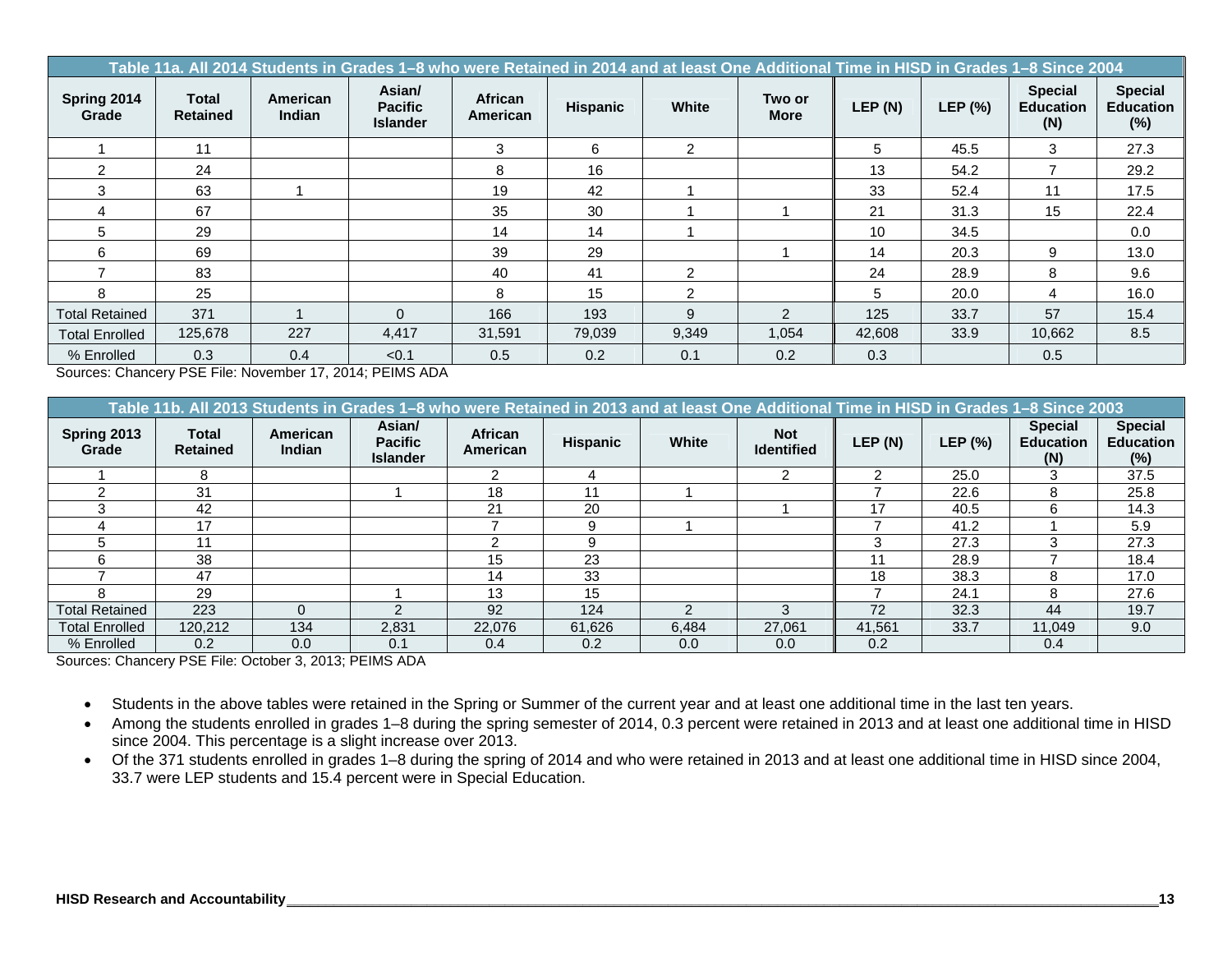| Table 12. HISD Summer School Attendance, 2013 and 2014 |         |                            |                          |         |         |                              |      |                          |  |  |
|--------------------------------------------------------|---------|----------------------------|--------------------------|---------|---------|------------------------------|------|--------------------------|--|--|
| Grade                                                  |         | <b>Promotion Standards</b> | <b>Campus Enrichment</b> |         |         | <b>Extended Primary Year</b> |      | <b>Special Education</b> |  |  |
|                                                        | 2013    | 2014                       | 2013                     | 2014    | 2013    | 2014                         | 2013 | 2014                     |  |  |
| EE                                                     | $- - -$ | $- - -$                    | $- - -$                  | $- - -$ | $---$   | $---$                        | 90.9 | $--$                     |  |  |
| <b>PK</b>                                              | ---     | ----                       | ---                      | ----    | ---     | $--$                         | 94.4 | ----                     |  |  |
| KG                                                     | $---$   | $---$                      | ---                      | ---     | $---$   | ---                          | 90.8 | ---                      |  |  |
|                                                        | 90.6    | 90.3                       | 88.9                     | 89.6    | $---$   | 87.2                         | 86.6 | 92.8                     |  |  |
| 2                                                      | 92.2    | 92.4                       | 89.7                     | 90.6    | $---$   | 84.3                         | 90.4 | 85.8                     |  |  |
| 3                                                      | 95.3    | 94.8                       | 88.8                     | 90.2    | $- - -$ | 88.2                         | 84.1 | 88.7                     |  |  |
| 4                                                      | 95.5    | 95.8                       | 89.1                     | 90.3    | $- - -$ | $---$                        | 84.1 | 87.9                     |  |  |
| 5                                                      | 94.9    | 95.0                       | 89.4                     | 93.5    | $---$   | ---                          | 87.5 | 82.7                     |  |  |
| 6                                                      | 94.1    | 93.6                       | 96.0                     | 96.8    | ---     | 100.0                        | 96.2 | 88.2                     |  |  |
|                                                        | 93.2    | 93.2                       | 93.2                     | 95.4    | $- - -$ | 100.0                        | 92.9 | 93.8                     |  |  |
| 8                                                      | 90.9    | 91.2                       | 93.0                     | 88.1    | $---$   | 89.4                         | 93.3 | 91.6                     |  |  |
| Total                                                  | 94.0    | 93.9                       | 89.9                     | 90.8    | $---$   | 86.7                         | 89.5 | 88.5                     |  |  |

Source: Chancery PSE File: October 3, 2013; November 17, 2014

*Note.* The Extended Primary Year program was not offered in the summer of 2013.

• In 2014, students who attended summer school for promotion standards had a higher attendance rate at 93.9 percent compared to students who attended summer school for campus enrichment (90.8 percent).

| Table 13: Summer School 2014, Pre-test and Post-test Score Change |        |      |  |  |  |  |  |  |  |
|-------------------------------------------------------------------|--------|------|--|--|--|--|--|--|--|
|                                                                   |        | $\%$ |  |  |  |  |  |  |  |
| Increased                                                         | 15,231 | 73.3 |  |  |  |  |  |  |  |
| No Change                                                         | 1,512  | 7.3  |  |  |  |  |  |  |  |
| Decreased                                                         | 4.029  | 19 4 |  |  |  |  |  |  |  |
| Total                                                             | 20.772 |      |  |  |  |  |  |  |  |

Source: EdPlan: October 22, 2014

- Of the 32,098 students in grades 1–8 who attended summer school in 2014, 17,923 students completed both a pre-test and a post-test for 20,772 courses.
- For students who recorded both a pre-test and a post-test score, the average pre-test score was 45, and the average post-test score was 57.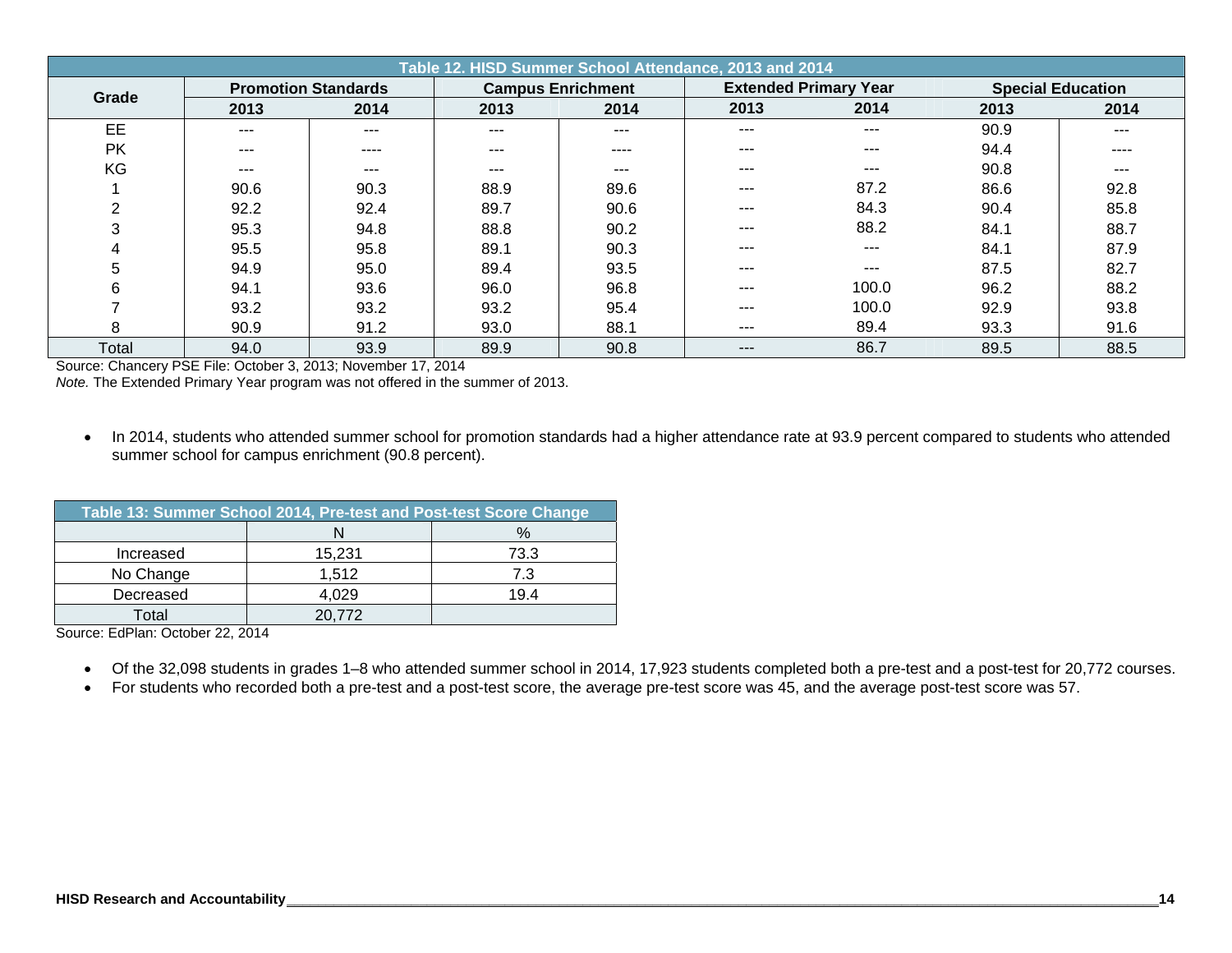|         | Table 14. Passing Rates for STAAR, Grades 5 and 8, Reading and Math, Third Administration, 2013 and 2014 |             |                |             |                 |                |         |             |  |  |  |
|---------|----------------------------------------------------------------------------------------------------------|-------------|----------------|-------------|-----------------|----------------|---------|-------------|--|--|--|
|         |                                                                                                          |             | 2013           |             |                 |                | 2014    |             |  |  |  |
|         | N Tested                                                                                                 |             | % Satisfactory |             | <b>N</b> Tested | % Satisfactory |         |             |  |  |  |
| Grade   | <b>Reading</b>                                                                                           | <b>Math</b> | <b>Reading</b> | <b>Math</b> | Reading         | <b>Math</b>    | Reading | <b>Math</b> |  |  |  |
| Grade 5 | 2.315                                                                                                    | 2.215       | 22             | 29          | 2.857           | 2.120          | 23      | 25          |  |  |  |
| Grade 8 | 1.415                                                                                                    | 1,533       | 19             | 20          | 1,760           | 1,586          | 17      | 21          |  |  |  |

Source: 2013 Summer District & School Read/Math Results of SSI 5&8 Grd STAAR: Third Admin; 2014 July District & School Read/Math Results of SSI 5&8 Grd STAAR: Third Admin

- The passing rate in fifth grade on the 3<sup>rd</sup> administration of STAAR increased by one percentage point for reading and decreased by four percentage points for math from 2013 to 2014.
- The passing rate for eighth graders on the 3<sup>rd</sup> administration of STAAR decreased by two percentage points in reading and increased by one percentage point in math from 2013 to 2014.

| Table 15. STAAR EOC July Retest Results, 2013 and 2014 |                 |                |                 |                |  |  |  |  |  |
|--------------------------------------------------------|-----------------|----------------|-----------------|----------------|--|--|--|--|--|
| 2013<br>2014                                           |                 |                |                 |                |  |  |  |  |  |
| <b>Subject</b>                                         | <b>N</b> Tested | % Satisfactory | <b>N</b> Tested | % Satisfactory |  |  |  |  |  |
| Algebra I                                              | 1,348           | 27             | 1,725           |                |  |  |  |  |  |
| Biology                                                | 927             | 41             | 869             | 36             |  |  |  |  |  |
| English I                                              | ---             | $- - -$        | 4,168           | 32             |  |  |  |  |  |
| English II                                             | $- - -$         | $- - -$        | 3,007           | 27             |  |  |  |  |  |
| U.S. History                                           | 8               | 25             | 516             | 23             |  |  |  |  |  |

Source: 2013 July End-of-Course Performance of Retesters; 2014 July End-of-Course Performance of Retesters *Note.* English I and II were not administered in July of 2013.

 On the July administration of the STAAR EOC exams, the passing rate on the Algebra I EOC exam remained constant at 27 percent from 2013 to 2014. The passing rate decreased by five percentage points on the Biology EOC exam and by two percentage points on the U.S. History EOC exam from 2013 to 2014.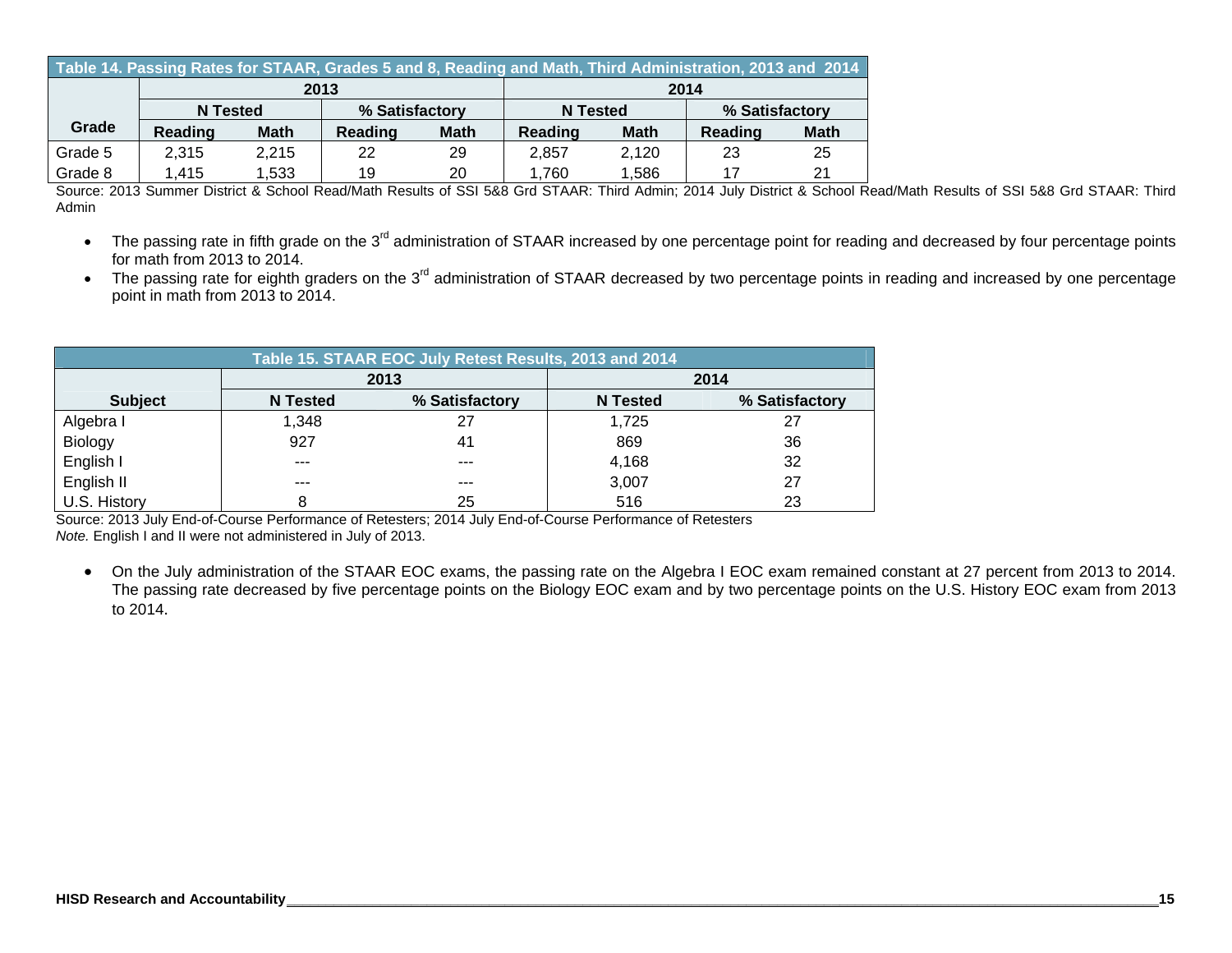|                    | Table 16a. High School Summer School: Enrollment by Subject Area, Summer 2014 |               |      |                                                            |             |                            |       |                                   |            |                           |                             |                                            |              |        |  |  |  |  |
|--------------------|-------------------------------------------------------------------------------|---------------|------|------------------------------------------------------------|-------------|----------------------------|-------|-----------------------------------|------------|---------------------------|-----------------------------|--------------------------------------------|--------------|--------|--|--|--|--|
|                    | <b>Spring</b>                                                                 | <b>Summer</b> |      | <b>Regular Summer School Courses Taken by Subject Area</b> |             |                            |       |                                   |            |                           |                             |                                            |              |        |  |  |  |  |
| 2013-2014<br>Grade |                                                                               | N             | %    | Eng I                                                      | Eng II      | <b>Other</b><br><b>ELA</b> | Alg I | Non-<br><b>EOC</b><br><b>Math</b> | <b>Bio</b> | Non-EOC<br><b>Science</b> | <b>US</b><br><b>History</b> | Non-EOC<br><b>Social</b><br><b>Studies</b> | <b>Other</b> | Total  |  |  |  |  |
|                    | 13.899                                                                        | 3.859         | 27.8 | .218                                                       | 211         | 288                        | 1.874 | 663                               | 1.527      | 207                       | 14                          | 1.158                                      | 1,872        | 9,032  |  |  |  |  |
| 10                 | 11.636                                                                        | 2.894         | 24.9 | 164                                                        | 803         | 254                        | 203   | .546                              | 221        | ,255                      | 151                         | 821                                        | 1,242        | 6,660  |  |  |  |  |
| 11                 | 10.130                                                                        | 2.065         | 20.4 | 46                                                         | 180         | 574                        | 93    | .122                              | 91         | 766                       | 438                         | 448                                        | 806          | 4,564  |  |  |  |  |
| 12                 | 10.932                                                                        | 509           | 4.7  |                                                            | 10          | 439                        | 11    | 266                               | 55         | 184                       | 31                          | 251                                        | 413          | 1,667  |  |  |  |  |
| Total              | 46.597                                                                        | 9,327         | 20.0 | .435                                                       | <b>204.</b> | .555                       | 2.181 | 3.597                             | 1,894      | 2,412                     | 634                         | 2.678                                      | 4,333        | 21,923 |  |  |  |  |
|                    |                                                                               |               |      | 6.5%                                                       | 5.5%        | 7.1%                       | 9.9%  | 16.4%                             | 8.6%       | 11.0%                     | 2.9%                        | 12.2%                                      | 19.8%        |        |  |  |  |  |

Source: Chancery: September 24, 2014

*Note.* Grade level was determined using the highest grade level entered in the 2013–2014 PEIMS ADA 400 record.

|                    | Table 16b. High School Summer School: Enrollment by Subject Area, Summer 2013 |               |      |                                                            |        |                            |       |      |                                   |            |             |                                      |              |                     |                                                       |              |              |  |
|--------------------|-------------------------------------------------------------------------------|---------------|------|------------------------------------------------------------|--------|----------------------------|-------|------|-----------------------------------|------------|-------------|--------------------------------------|--------------|---------------------|-------------------------------------------------------|--------------|--------------|--|
|                    | <b>Spring</b>                                                                 | <b>Summer</b> |      | <b>Regular Summer School Courses Taken by Subject Area</b> |        |                            |       |      |                                   |            |             |                                      |              |                     |                                                       |              |              |  |
| 2012-2013<br>Grade | N                                                                             | N             | %    | Eng I                                                      | Eng II | <b>Other</b><br><b>ELA</b> | Alg I | Geom | Non-<br><b>EOC</b><br><b>Math</b> | <b>Bio</b> | <b>Chem</b> | Non-<br><b>EOC</b><br><b>Science</b> | World<br>Geo | World<br><b>His</b> | Non-<br><b>EOC</b><br><b>Social</b><br><b>Studies</b> | <b>Other</b> | <b>Total</b> |  |
|                    | 15.815                                                                        | 3.533         | 22.3 | 895                                                        | 119    | 29                         | .218  | 236  | 124                               | 1.262      | 121         | 16                                   | 679          | 94                  | 34                                                    | 2.190        | 7.017        |  |
| 10                 | 12.226                                                                        | 2.752         | 22.5 | 82                                                         | 716    | 116                        | 168   | 732  | 405                               | 178        | 986         | 49                                   | 86           | 461                 | 79                                                    | .422         | 5,480        |  |
| 11                 | 11.449                                                                        | 2,238         | 19.5 | 51                                                         | 151    | 680                        | 99    | 182  | 941                               | 105        | 435         | 219                                  | 56           | 119                 | 624                                                   | 924          | 4,586        |  |
| 12                 | 10.435                                                                        | 660           | 6.3  |                                                            | 21     | 447                        | 96    | 65   | 139                               | 50         | 29          | 81                                   | 79           | 23                  | 115                                                   | 480          | 1,631        |  |
| Total              | 49.925                                                                        | 9.183         | 18.4 | 1,034                                                      | 1,007  | 1.272                      | .581  | .215 | <b>009.</b>                       | 1,595      | 1,571       | 365                                  | 900          | 697                 | 852                                                   | 5,016        | 18,714       |  |
|                    |                                                                               |               |      | 5.5%                                                       | 5.4%   | 6.8%                       | 8.4%  | 6.5% | 8.6%                              | 8.5%       | 8.4%        | 2.0%                                 | 4.8%         | 3.7%                | 4.6%                                                  | 26.8%        |              |  |

Source: Chancery: September 23, 2013

- The total number of high school students enrolled in HISD summer school increased from 9,183 (18.4 percent) in 2013 to 9,327 (20.0 percent) in 2014.
- On average in 2014, the 9,327 students were enrolled in 2.4 courses per student. This is an increase over 2013, where 9,183 students were enrolled in an average of 2.0 courses per student.
- In 2014, the greatest percentage of courses taken in regular summer school were "other" courses (19.8 percent), followed by non-EOC math courses (16.4 percent), non-EOC social studies courses (12.2 percent), non-EOC science courses (11.0 percent), Algebra I (9.9 percent), and Biology (8.6 percent).
- Within the "other" category, the vast majority of courses (75.8%) were coded as "Local Credit," which primarily consisted of STAAR and TAKS review courses, as well as college skill-building courses.
- Non-EOC courses in 2014 include EOC courses in previous years, such as Geometry, Chemistry, World Geography, and World History.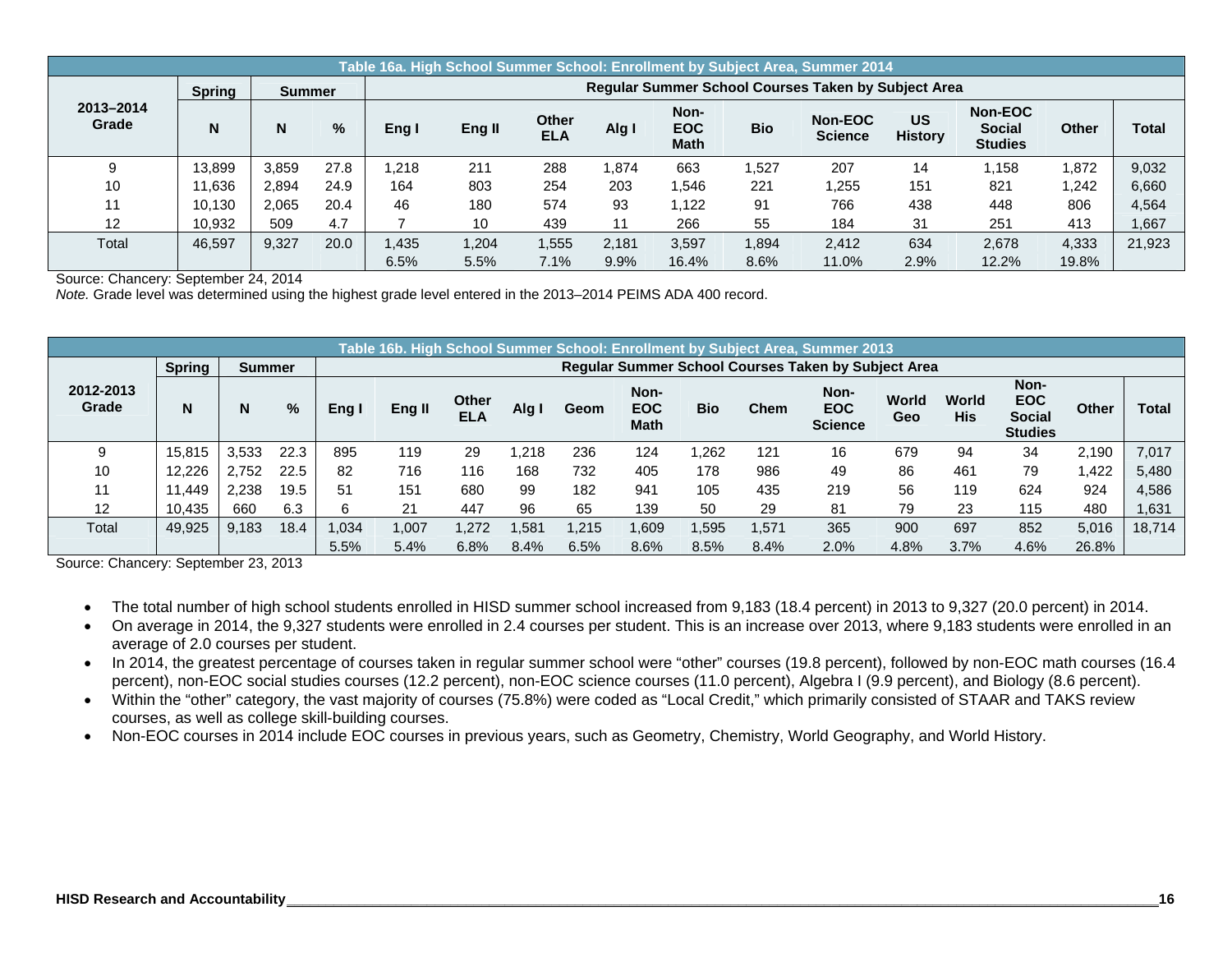|                           | Table 17a. High School Summer School: Completed by EOC Subject Area, Summer 2014 |       |        |      |                    |      |       |      |              |      |            |      |                           |      |                   |      |                                  |      |       |      |
|---------------------------|----------------------------------------------------------------------------------|-------|--------|------|--------------------|------|-------|------|--------------|------|------------|------|---------------------------|------|-------------------|------|----------------------------------|------|-------|------|
| $2013 -$<br>2014<br>Grade | Eng I                                                                            |       | Eng II |      | <b>Non-EOC ELA</b> |      | Alg I |      | Non-EOC Math |      | <b>Bio</b> |      | Non-EOC<br><b>Science</b> |      | <b>US History</b> |      | Non-EOC<br><b>Social Studies</b> |      | Other |      |
|                           | N                                                                                | %     | N      | %    | N                  | $\%$ | N     | $\%$ | N            | %    | N          | $\%$ | N                         | $\%$ | N                 | $\%$ | N                                | %    | N     | %    |
| 9                         | .198                                                                             | 83.3  | 204    | 81.9 | 279                | 97.1 | .847  | 85.0 | 663          | 89.0 | .514       | 82.9 | 204                       | 83.4 | 14                | 85.7 | 1.145                            | 84.7 | ,530  | 83.5 |
| 10                        | 156                                                                              | 89.7  | 796    | 90.0 | 252                | 83.7 | 197   | 81.2 | .527         | 91.4 | 220        | 84.5 | .249                      | 85.7 | 149               | 88.6 | 810                              | 93.0 | .131  | 83.7 |
| 11                        | 45                                                                               | 82.2  | 179    | 93.3 | 565                | 88.9 | 88    | 94.3 | 1.118        | 91.4 | 90         | 90.0 | 760                       | 88.2 | 435               | 90.1 | 446                              | 96.0 | ,095  | 86.8 |
| 12                        |                                                                                  | 100.0 |        | 88.9 | 421                | 74.1 | 10    | 90.0 | 261          | 73.9 | 55         | 67.3 | 181                       | 74.0 | 31                | 93.5 | 243                              | 61.7 | 396   | 69.4 |
| Total                     | ,406                                                                             | 84.   | .188   | 88.9 | 1,517              | 85.4 | 2.142 | 85.1 | 3,569        | 90.0 | .879       | 83.0 | 2,394                     | 85.7 | 629               | 89.8 | 2,644                            | 86.8 | 4,152 | 83.1 |

Source: Chancery: September 24, 2014

*Note.* Grade level was determined using the highest grade level entered in the 2013–2014 PEIMS ADA 400 record.

|                  | Table 17b. High School Summer School: Completed by EOC Subject Area, Summer 2013 |       |     |        |                       |      |       |      |      |                         |      |            |                   |      |       |                           |     |                  |     |                  |     |                                            |     |               |       |      |
|------------------|----------------------------------------------------------------------------------|-------|-----|--------|-----------------------|------|-------|------|------|-------------------------|------|------------|-------------------|------|-------|---------------------------|-----|------------------|-----|------------------|-----|--------------------------------------------|-----|---------------|-------|------|
| $2012 -$<br>2013 | Eng I                                                                            |       |     | Eng II | Non-EOC<br><b>ELA</b> |      | Alg I |      |      | Non-EOC<br>Geom<br>Math |      | <b>Bio</b> |                   | Chem |       | Non-EOC<br><b>Science</b> |     | <b>World Geo</b> |     | <b>World His</b> |     | Non-EOC<br><b>Social</b><br><b>Studies</b> |     | Other         |       |      |
| Grade            | N                                                                                | $\%$  | N   | %      | N                     | %    |       | $\%$ | N    | %                       | N    | $\%$       | N                 | %    | N     | %                         | N.  | %                |     | $\%$             |     | $\%$                                       |     | $\frac{9}{6}$ | N     | %    |
|                  | 849                                                                              | 94.9  | 110 | 92.4   | 28                    | 96.6 | .145  | 94.0 | 232  | 98.3                    | 123  | 99.2       | 1.201             | 95.2 | 109   | 90.1                      | 16  | 100.0            | 673 | 99.              | 91  | 96.8                                       | 34  | 100.0         | 2,103 | 96.0 |
| 10               | 79                                                                               | 96.3  | 693 | 96.8   | 109                   | 94.0 | 160   | 95.2 | 722  | 98.6                    | 398  | 98.3       | 175               | 98.3 | 954   | 96.8                      | 48  | 98.0             | 85  | 98.8             | 455 | 98.7                                       | 76  | 96.2          | 1,378 | 96.9 |
|                  | 49                                                                               | 96.   | 149 | 98.7   | 643                   | 94.6 | 98    | 99.0 | 179  | 98.4                    | 920  | 97.8       | 100               | 95.2 | 427   | 98.2                      | 199 | 90.9             | 56  | 100.0            | 117 | 98.3                                       | 584 | 93.6          | 806   | 87.2 |
| 12               |                                                                                  | 100.0 | 16  | 76.2   | 378                   | 84.6 | 51    | 53.7 | 50   | 76.9                    | 131  | 94.2       | 35                | 70.0 | 29    | 100.0                     | 76  | 93.8             | 44  | 55.7             | 21  | 91.3                                       | 106 | 92.2          | 390   | 81.3 |
| Total            | 983                                                                              | 95.   | 968 | 96.7   | .158                  | 91.0 | ,454  | 92.0 | .183 | 97.4                    | .572 | 97.7       | 1.51 <sup>4</sup> | 94.7 | 1.519 | 96.7                      | 339 | 92.9             | 858 | 95.3             | 684 | 98.                                        | 800 | 93.9          | 4.677 | 93.2 |

Source: Chancery: September 23, 2013

- In 2014, summer school completion rates (passing score of 70 or above) were the highest for non-EOC math (90.0 percent), followed by US History classes (89.8 percent), and English II courses (88.9 percent). The lowest passing rates were for Biology classes (83.0 percent) and "other" courses (83.1 percent).
- The course completion rates ranged from 83.0 percent to 90.0 percent in Summer 2014 compared to much higher rates in Summer 2013, ranging from 91.0 to 98.1 percent.